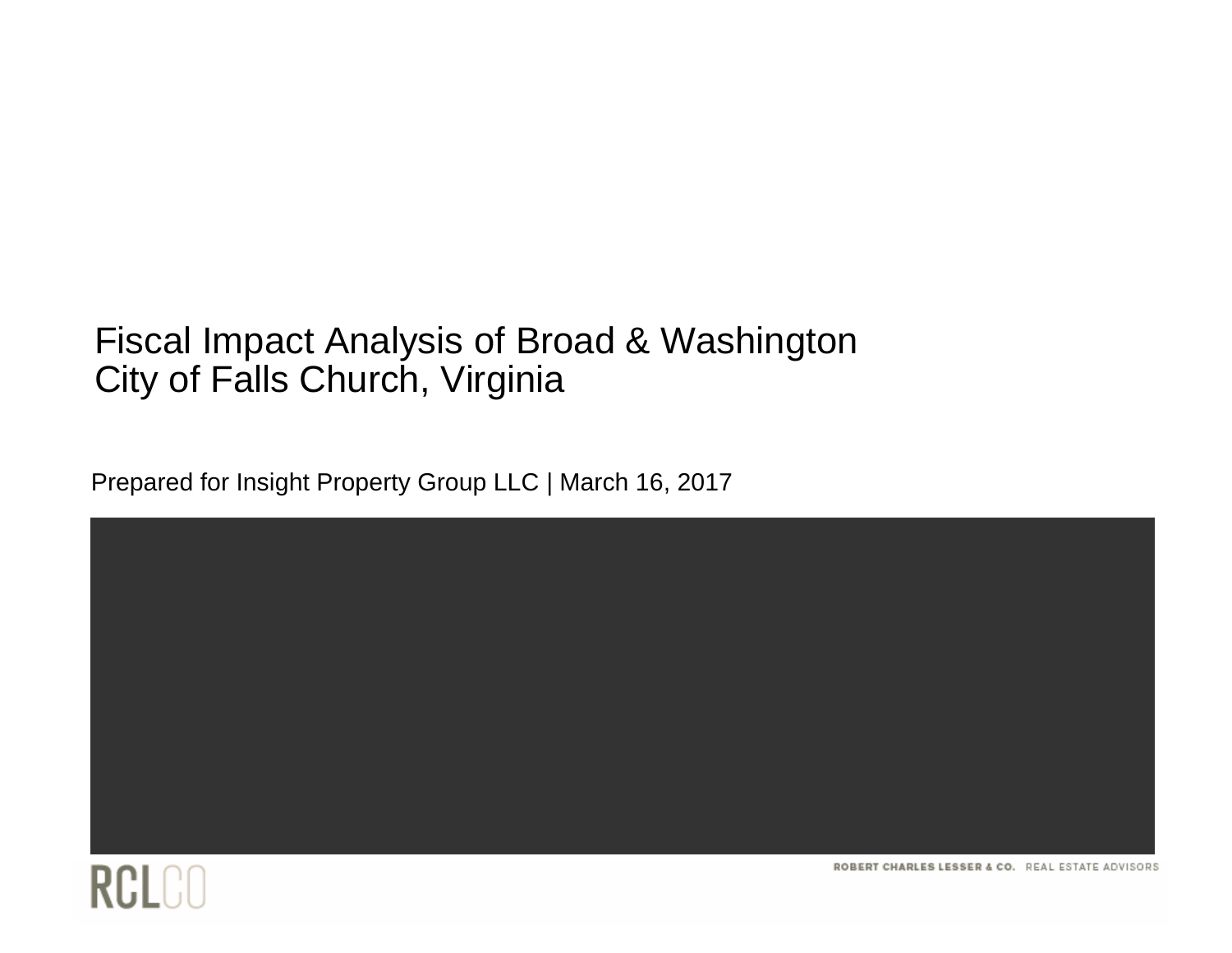### **TABLE OF CONTENTS**

| <b>APPENDIX: SUPPORTING EXHIBITS</b> |  |
|--------------------------------------|--|

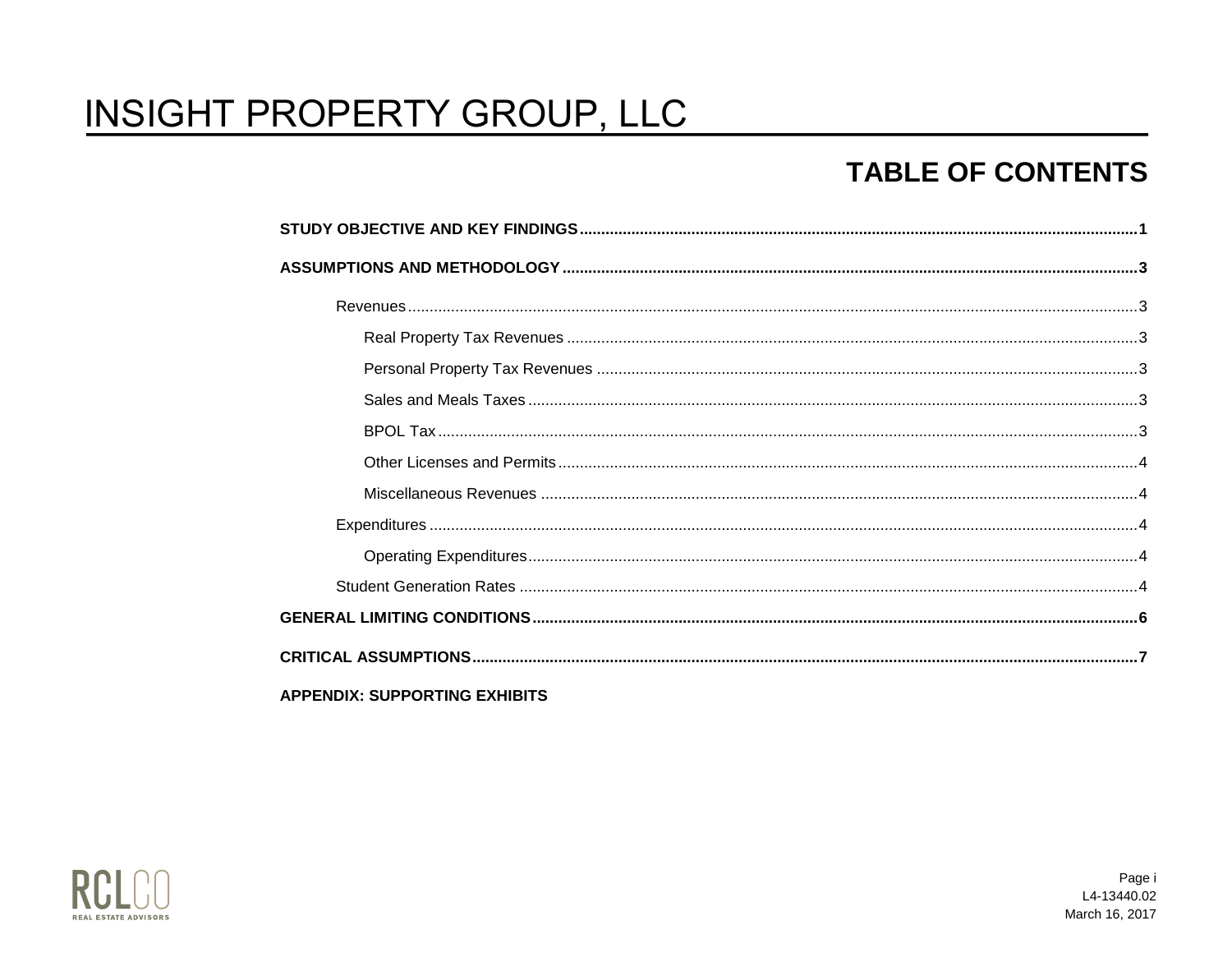### **STUDY OBJECTIVE AND KEY FINDINGS**

<span id="page-2-0"></span>Insight Property Group LLC ("Client") engaged RCLCO (Robert Charles Lesser & Co.), a national real estate advisory firm based in Bethesda, Maryland, to analyze the fiscal impact on the City of Falls Church, Virginia, of its proposed development, Broad & Washington. Assuming the property is rezoned according to the Client's application, the development program would consist of 292 rental apartments, 26,300 square feet of in-line retail including an estimated 13,000 square feet of restaurant space, 66,700 square feet of office space, and a 5,000 square foot theater. RCLCO analyzed the fiscal impact of development of the site under the proposed rezoning. We have not included the impact of the theater in our analysis.

Between 2017 and 2036, the typical 20-year time period for which RCLCO conducts fiscal impact analyses, RCLCO estimates that the property will generate tax revenues of approximately \$58.1 million against operating expenditures of \$26.6 million, resulting in a positive net fiscal operating impact of \$31.4 million. (See Figure 1 and Exhibit 1.) Exhibit 2 shows the total revenues and expenditures and net fiscal impact by year, as well as the cumulative net fiscal impact. Exhibit 3 graphs the cumulative net fiscal impact.

Without taking account of inflation or the fiscal benefits from construction, the annual gross fiscal impact after stabilization of the development will be \$2,664,000 and the annual net fiscal impact will be \$1,420,000.

Development on the site will result in approximately 366 permanent jobs.



Page 1 L4-13440.02 March 16, 2017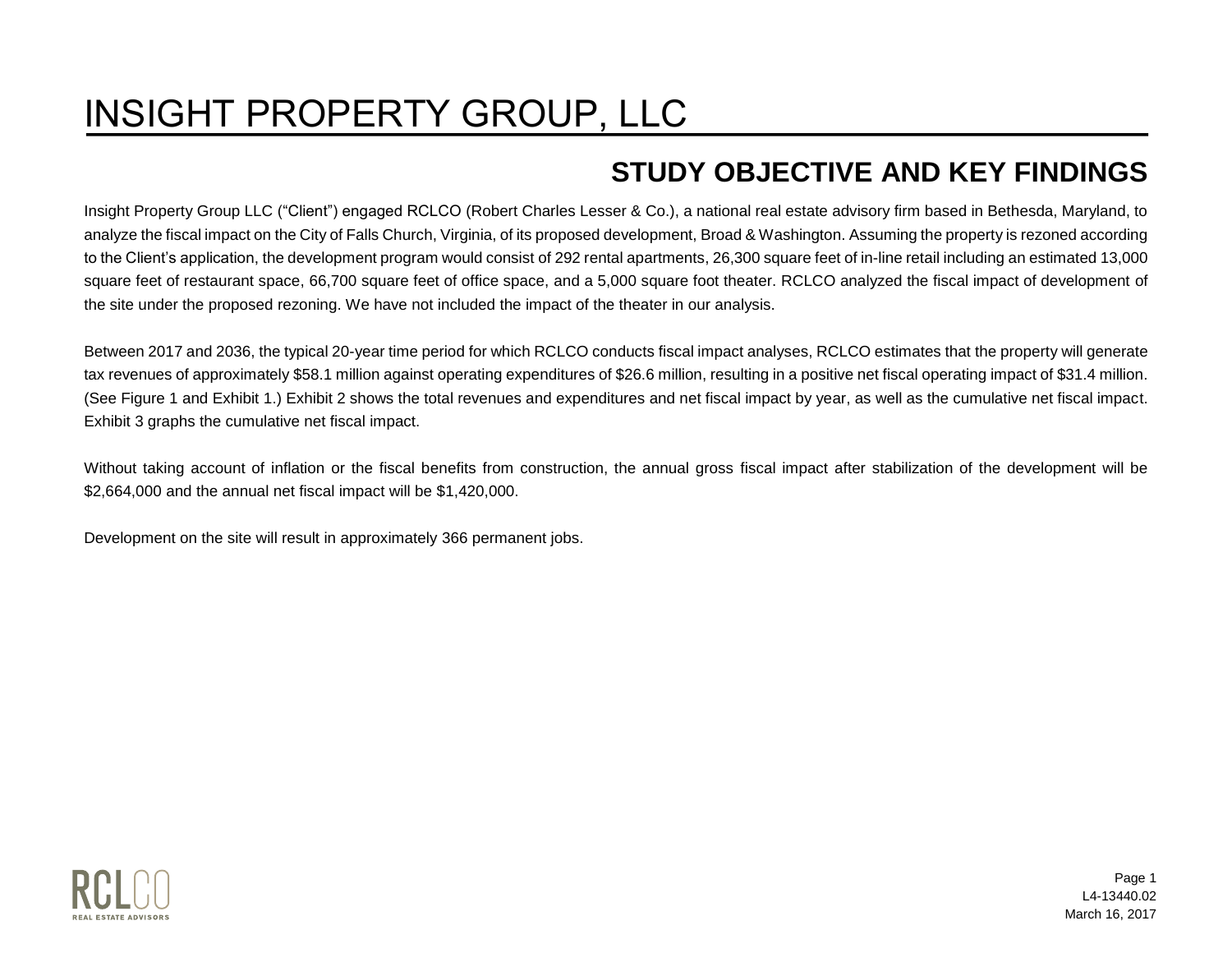*Summary of Fiscal Impact Analysis Figure 1 Broad & Washington, 2017-2036* 

| <b>City of Falls Church</b>   |              |                     |
|-------------------------------|--------------|---------------------|
| <b>ESTIMATED REVENUES</b>     |              | <b>DISTRIBUTION</b> |
| <b>Real Property Tax</b>      | \$30,445,000 | 52%                 |
| Personal Property Tax         | \$3,557,000  | 6%                  |
| Sales Tax                     | \$3,322,000  | 6%                  |
| Meals Tax                     | \$7,513,000  | 13%                 |
| <b>BPOL Tax</b>               | \$1,708,000  | 3%                  |
| Licenses and Permits          | \$540,000    | $1\%$               |
| Miscellaneous Revenues        | \$10,978,000 | 19%                 |
| Total                         | \$58,063,000 | 100%                |
| <b>ESTIMATED EXPENDITURES</b> |              |                     |
| <b>Total Expenditures</b>     | \$26,644,000 |                     |
| <b>Net Fiscal Impact</b>      | \$31,419,000 |                     |

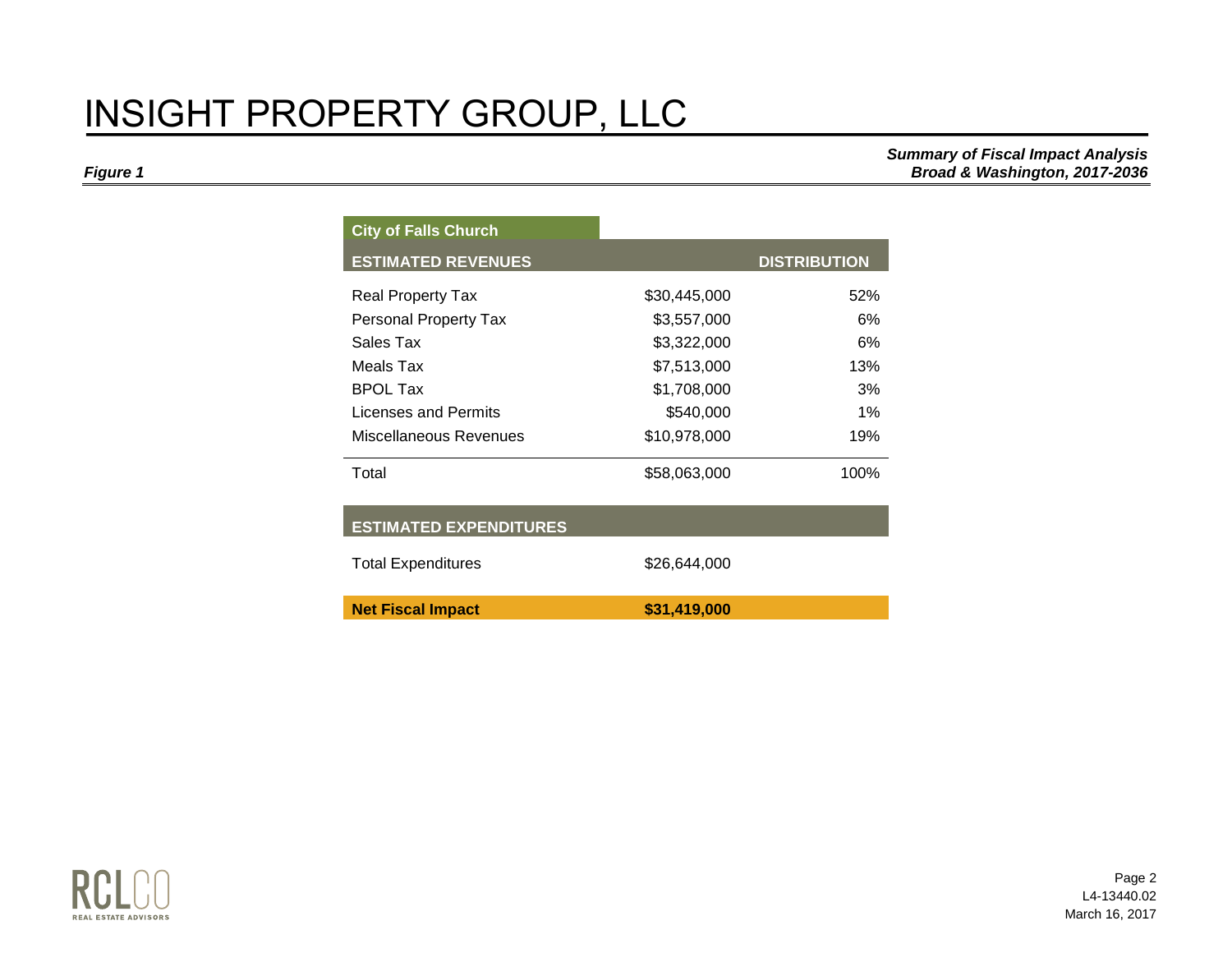### **ASSUMPTIONS AND METHODOLOGY**

<span id="page-4-1"></span><span id="page-4-0"></span>All of the assumptions are shown on Exhibit 4 and discussed below.

#### **Revenues**

#### <span id="page-4-2"></span>*Real Property Tax Revenues*

RCLCO determined the site's land value from the City of Falls Church Property Assessment database. RCLCO estimated the assessed values for the various types of development planned for the site based on the city's fiscal impact model. The current assessed value of the land is included until the development is assumed to be completed, but no credit has been taken for other taxes on the existing development. The city's tax rate of \$1.315 per \$100 in assessed value was applied to the estimated assessed value to estimate the real property tax in each year. The proposed development was assumed to come on line by 2021.

#### <span id="page-4-3"></span>*Personal Property Tax Revenues*

RCLCO estimated that each household in the city pays, on average, \$323 per person per year in personal property tax. RCLCO also estimated that businesses pay, on average, \$105 per employee in personal property tax. Annual tax revenues were calculated by multiplying the annual estimated population and employment by the appropriate factors, which were assumed to increase by 2.5% annually.

#### <span id="page-4-4"></span>*Sales and Meals Taxes*

RCLCO estimated the generation of sales taxes from two sources: retail spending by residents, and on-site retail spending. RCLCO determined annual household retail spending from the BLS Consumer Expenditure Survey, with 25% of retail spending and 20% of restaurant spending estimated to be in the city (not including retail spending at on-site retail). RCLCO assumed that the on-site retail would generate sales of \$643 per square foot at the restaurants, and \$435 per square foot at the other retail, based on information provided by the Client's retail broker. The estimates of annual taxable retail sales in the city were multiplied by the city sales tax rate of 1% to determine the actual sales tax receipts, and the restaurant sales were multiplied by the 4% meals tax rate. Retail sales were assumed to increase at the 2.5% rate of inflation every year.

#### <span id="page-4-5"></span>*BPOL Tax*

RCLCO assumed BPOL tax generation from four sources. The first is receipts of contractors involved in the construction of the project. RCLCO estimated construction costs based on data from the developer. The BPOL tax rate of \$0.16 per \$100 of gross receipts was applied to the estimate of construction costs. The second source is retail sales receipts in the city generated by residents and the on-site retail. The total receipts amount is assumed to equal the

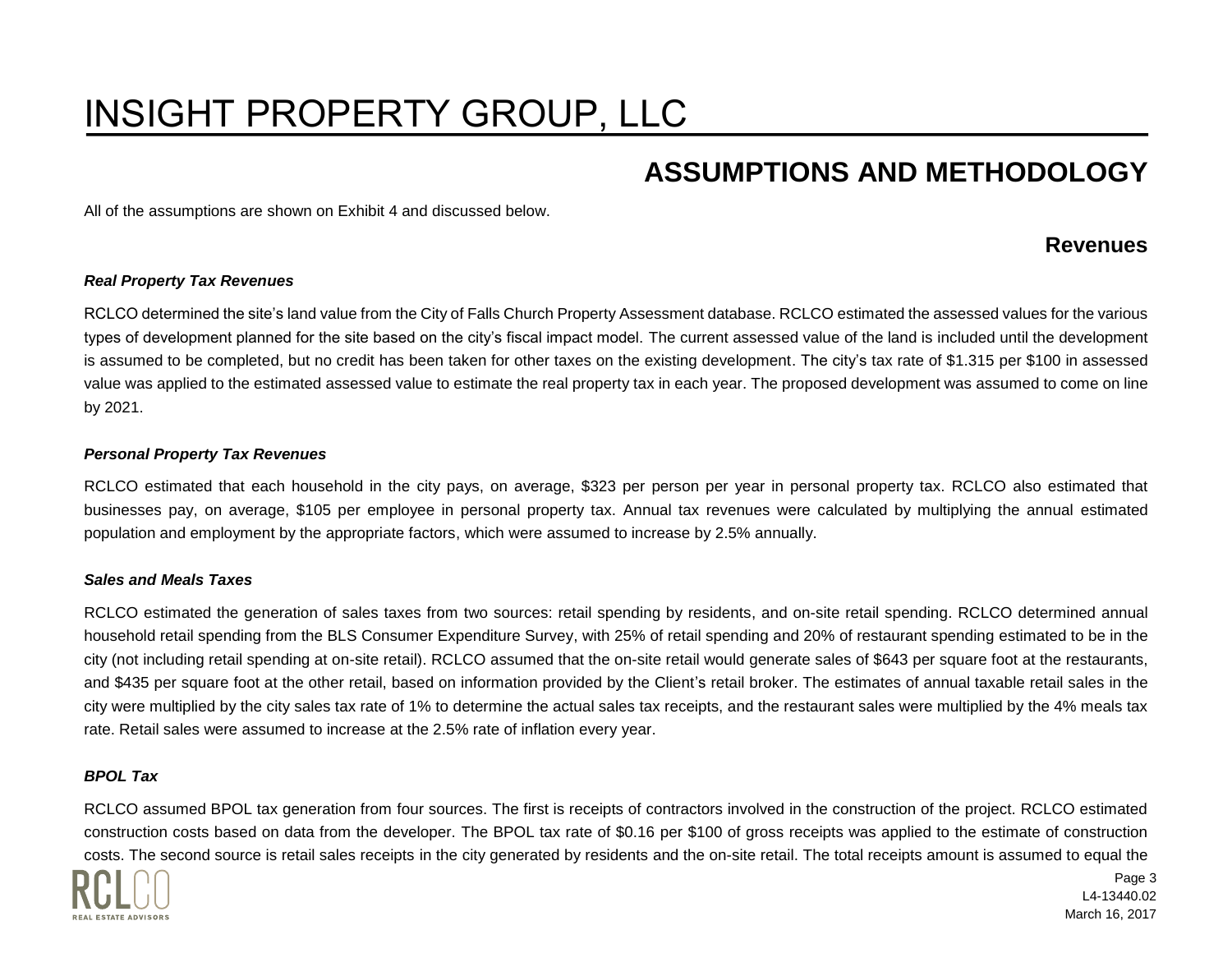amount estimated for purposes of the sales tax calculation described above. The BPOL tax rate of \$0.19 per \$100 in gross receipts was applied to these receipts. Finally, the property owner must pay a BPOL tax of \$0.38 per \$100 in gross receipts for residential rental income and \$0.52 per \$100 in gross receipts for commercial rental revenue. For this purpose, RCLCO assumed rental rates provided by the Client.

#### <span id="page-5-0"></span>*Other Licenses and Permits*

Anticipated licenses and permit payments other than BPOL were provided by the Client.

#### <span id="page-5-1"></span>*Miscellaneous Revenues*

To forecast miscellaneous revenues, which include a variety of revenue items, such as utility taxes, cigarette taxes, charges for services, and fines and forfeitures, RCLCO typically identifies the total amount collected in a given year and estimates the portion of those revenues that are likely attributable to employees in the city and the portion attributable to residents. On that basis, an average amount of miscellaneous revenue per resident and employee can be calculated. RCLCO followed a similar approach for this report. Details are shown on Exhibit 6. RCLCO relied on the city fiscal impact model for assumptions regarding residents per rental apartment. Miscellaneous revenues were assumed to increase by 2.5% per year.

### **Expenditures**

#### <span id="page-5-3"></span><span id="page-5-2"></span>*Operating Expenditures*

The estimation of operating expenditures follows a similar methodology to that of miscellaneous revenues. The total city general fund expenditures, as shown in the FY 2017 budget, that were judged to vary with new development were divided among the estimated number of residents, employees, and students in the city to arrive at average expenditure estimates per resident, per employee, and per student. Details are shown on Exhibit 7. RCLCO relied on the city fiscal impact model for assumptions regarding residents per rental apartment. RCLCO estimated the number of students per unit as discussed in the following section. Average operating expenditures per resident, per employee, and per student were assumed to increase by 2.5% per year.

### **Student Generation Rates**

<span id="page-5-4"></span>RCLCO applied student generation rates by number of bedrooms (including accounting for dens), based on the newer rental apartment developments in the city, as shown in Exhibit 8. Data on West Broad, currently in lease-up, was included as of January 2017. Using these rates and the unit mix planned for Broad & Washington, the pupil generation rate at Broad & Washington will be 0.249, or 84 students.



Page 4 L4-13440.02 March 16, 2017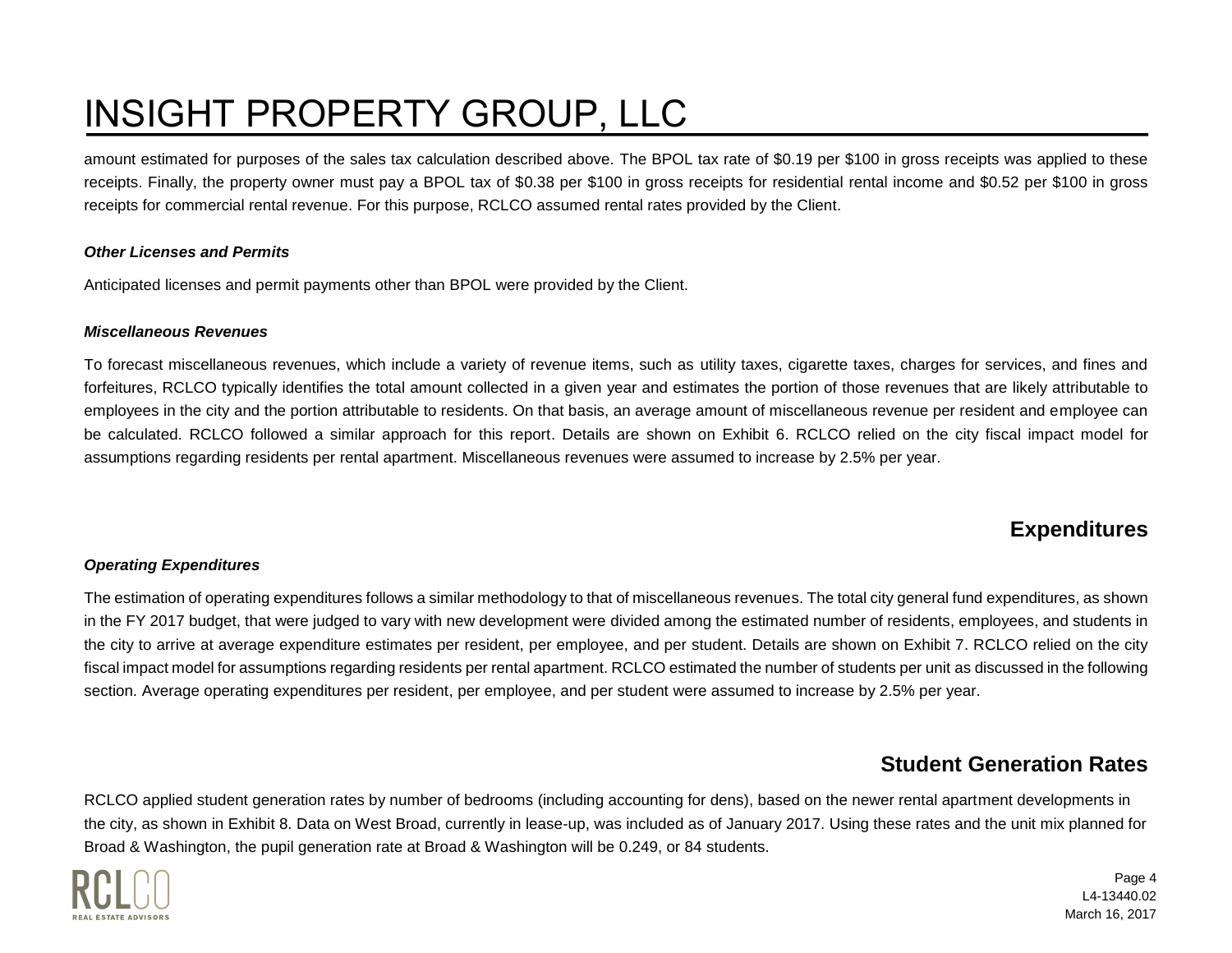\* \* \* \* \*

This engagement was conducted by Leonard Bogorad, Managing Director. If you have any questions regarding the conclusions and recommendations included herein, or wish to learn about other RCLCO advisory services, please call (240) 644-1300.



Page 5 L4-13440.02 March 16, 2017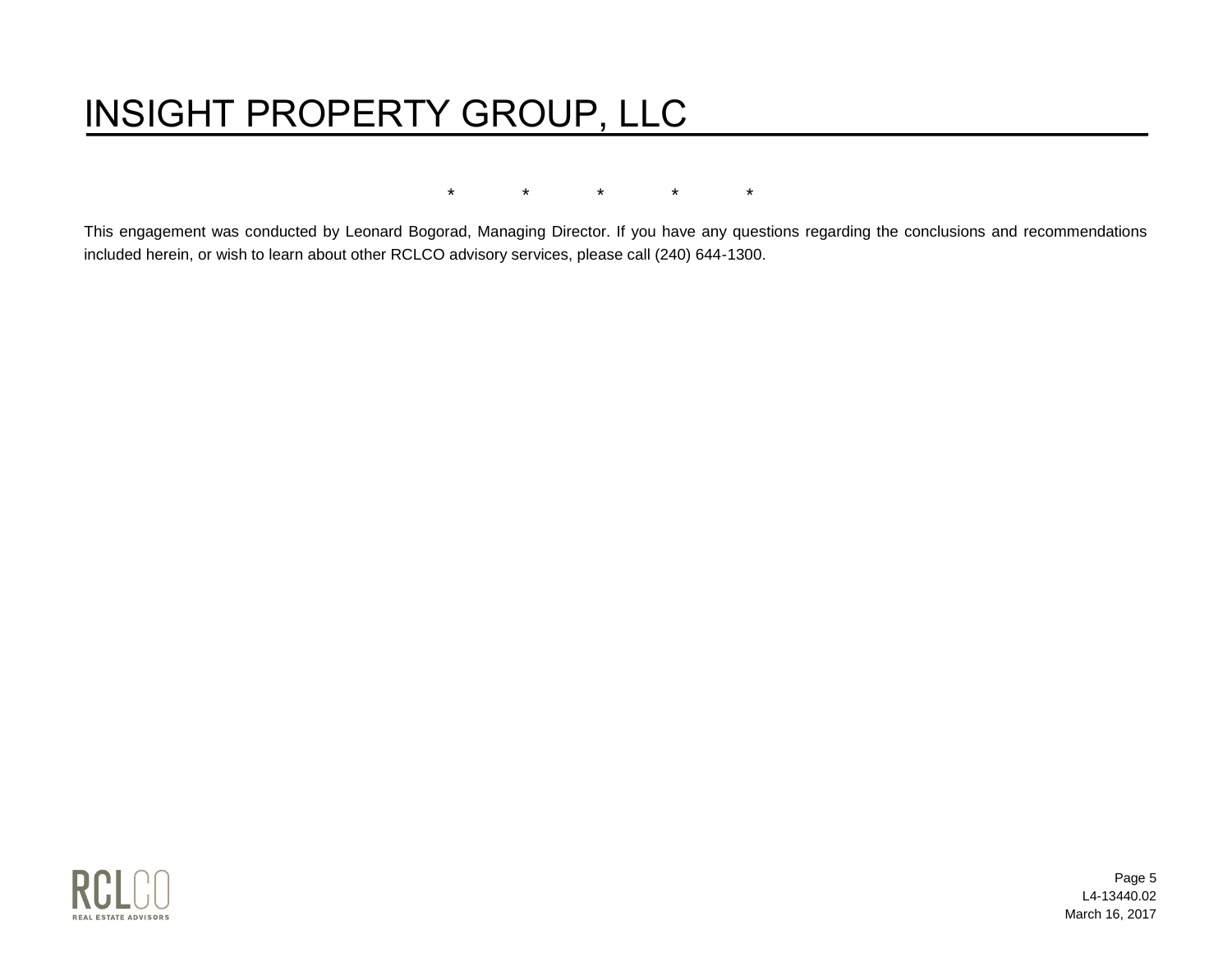### **GENERAL LIMITING CONDITIONS**

<span id="page-7-0"></span>Reasonable efforts have been made to ensure that the data contained in this study reflect accurate and timely information and are believed to be reliable. This study is based on estimates, assumptions, and other information developed by RCLCO from its independent research effort, general knowledge of the industry, and consultations with the client and its representatives. No responsibility is assumed for inaccuracies in reporting by the client, its agent, and representatives or in any other data source used in preparing or presenting this study. This report is based on information that to our knowledge was current as of the date of this report, and RCLCO has not undertaken any update of its research effort since such date.

Our report may contain prospective financial information, estimates, or opinions that represent our view of reasonable expectations at a particular time, but such information, estimates, or opinions are not offered as predictions or assurances that a particular level of income or profit will be achieved, that particular events will occur, or that a particular price will be offered or accepted. Actual results achieved during the period covered by our prospective financial analysis may vary from those described in our report, and the variations may be material. Therefore, no warranty or representation is made by RCLCO that any of the projected values or results contained in this study will be achieved.

Possession of this study does not carry with it the right of publication thereof or to use the name of "Robert Charles Lesser & Co." or "RCLCO" in any manner without first obtaining the prior written consent of RCLCO. No abstracting, excerpting, or summarization of this study may be made without first obtaining the prior written consent of RCLCO. This report is not to be used in conjunction with any public or private offering of securities or other similar purpose where it may be relied upon to any degree by any person other than the client without first obtaining the prior written consent of RCLCO. This study may not be used for any purpose other than that for which it is prepared or for which prior written consent has first been obtained from RCLCO.



Page 6 L4-13440.02 March 16, 2017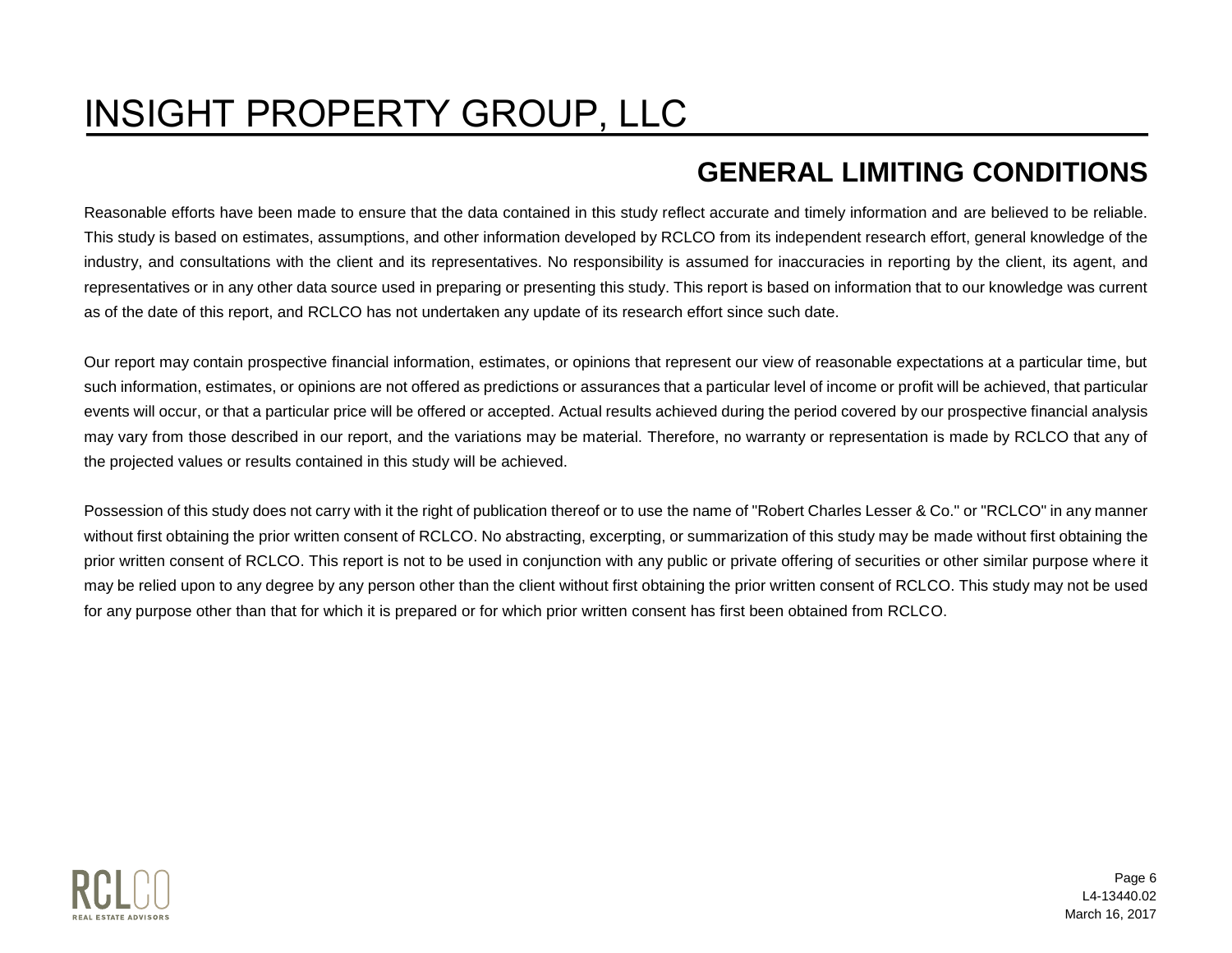### **CRITICAL ASSUMPTIONS**

<span id="page-8-0"></span>Our conclusions are based on our analysis of the information available from our own sources and from the client as of the date of this report. We assume that the information is correct, complete, and reliable.

We made certain assumptions about the future performance of the global, national, and local economy and real estate market, and on other factors similarly outside either our control or that of the client. We analyzed trends and the information available to us in drawing these conclusions. However, given the fluid and dynamic nature of the economy and real estate markets, as well as the uncertainty surrounding particularly the near-term future, it is critical to monitor the economy and markets continuously and to revisit the aforementioned conclusions periodically to ensure that they are reflective of changing market conditions.

We assume that the economy and real estate markets will grow at a stable and moderate rate to 2020 and beyond. However, stable and moderate growth patterns are historically not sustainable over extended periods of time, the economy is cyclical, and real estate markets are typically highly sensitive to business cycles. Further, it is very difficult to predict when an economic and real estate upturn will end.

With the above in mind, we assume that the long term average absorption rates and price changes will be as projected, realizing that most of the time performance will be either above or below said average rates.

Our analysis does not consider the potential impact of future economic shocks on the national and/or local economy, and does not consider the potential benefits from major "booms" that may occur. Similarly, the analysis does not reflect the residual impact on the real estate market and the competitive environment of such a shock or boom. Also, it is important to note that it is difficult to predict changing consumer and market psychology.

As such, we recommend the close monitoring of the economy and the marketplace, and updating this analysis as appropriate.

Further, the project and investment economics should be "stress tested" to ensure that potential fluctuations in revenue and cost assumptions resulting from alternative scenarios regarding the economy and real estate market conditions will not cause failure.

In addition, we assume that the following will occur in accordance with current expectations:

- Economic, employment, and household growth.
- Other forecasts of trends and demographic and economic patterns, including consumer confidence levels.
- The cost of development and construction.
- Tax laws (i.e., property and income tax rates, deductibility of mortgage interest, and so forth).
- Availability and cost of capital and mortgage financing for real estate developers, owners and buyers.
- Competitive projects will be developed as planned (active and future) and that a reasonable stream of supply offerings will satisfy real estate demand.
- Major public works projects occur and are completed as planned.

Should any of the above change, this analysis should be updated, with the conclusions reviewed accordingly (and possibly revised).

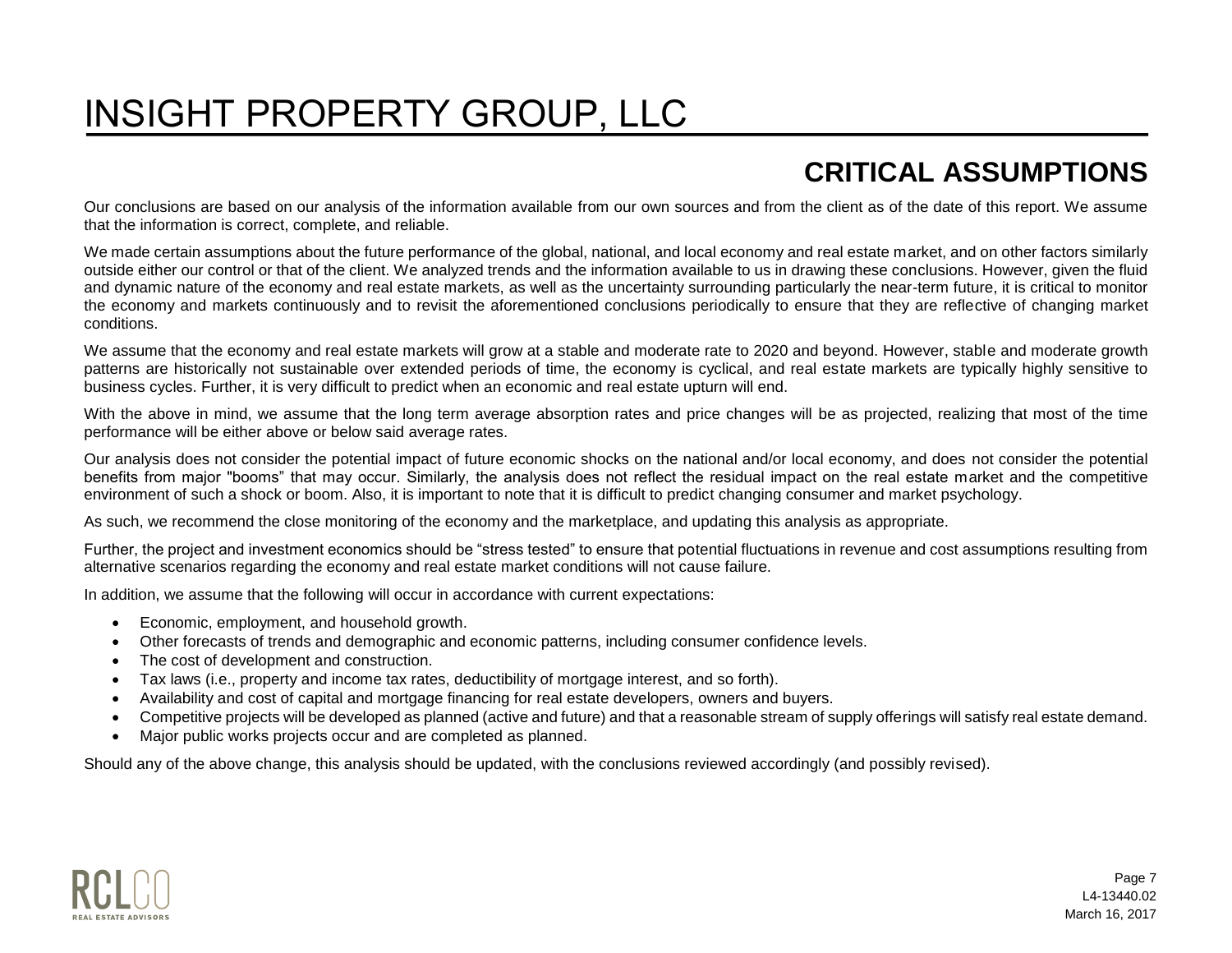### **APPENDIX: SUPPORTING EXHIBITS**

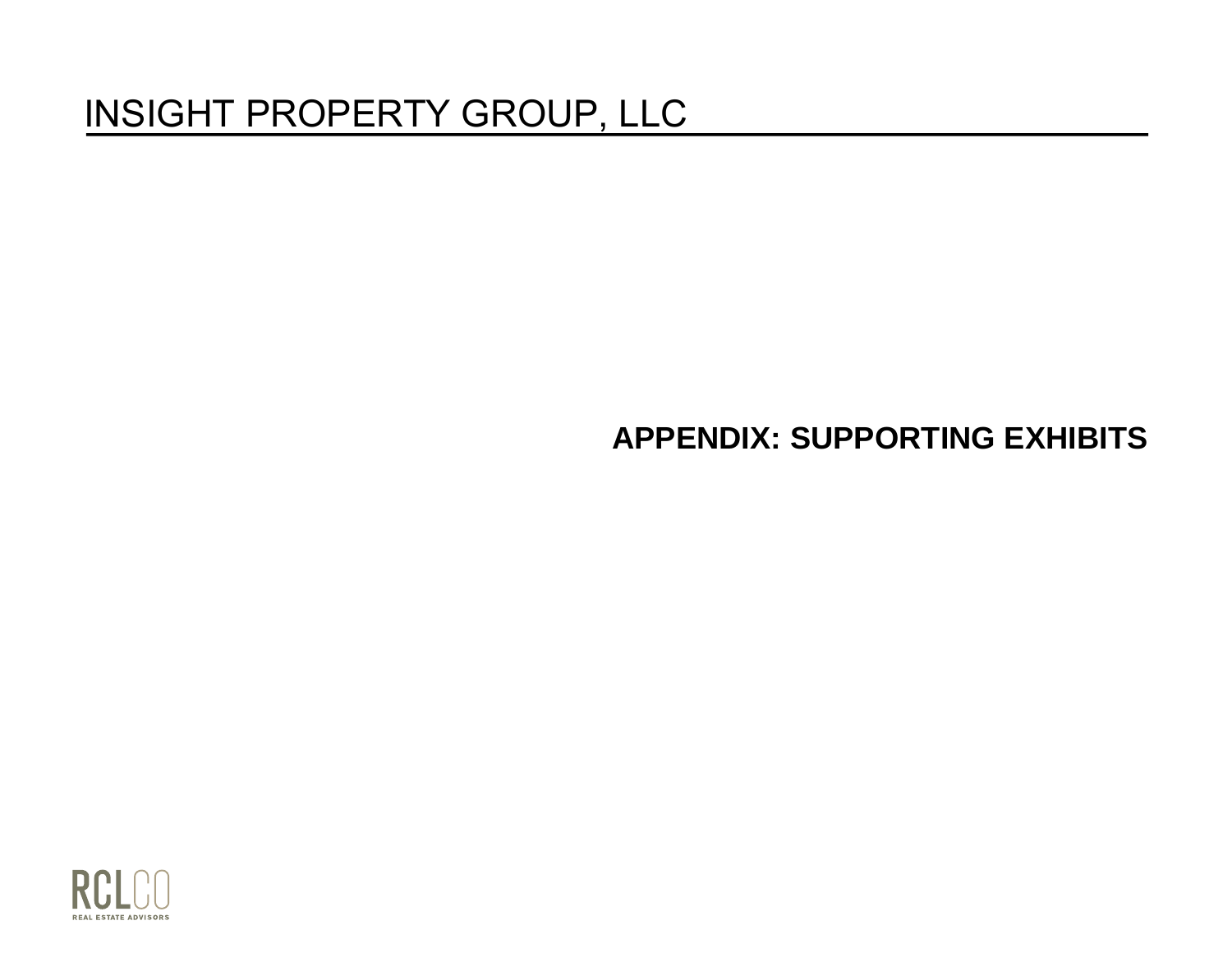### **LIST OF EXHIBITS**

- *Exhibit 1* Net Fiscal Impact Summary; Broad & Washington; 2017-2036
- *Exhibit 2* Total Revenues and Expenditures by Year; Broad & Washington; 2017-2036
- *Exhibit 3* Cumulative Net Fiscal Impact; Broad & Washington; 2017-2036
- *Exhibit 4* Assumptions; Falls Church, Virginia; 2016
- *Exhibit 5* Fiscal Impact Analysis Broad & Washington; City of Falls Church; 2015-2034
- *Exhibit 6* Allocation of City Revenues General Fund; Falls Church, Virginia
- *Exhibit 7* Allocation of City Expenditures; Falls Church, Virginia
- *Exhibit 8* Calculation of Student Generation Rates



Page i L4-13440.02 March 16, 2017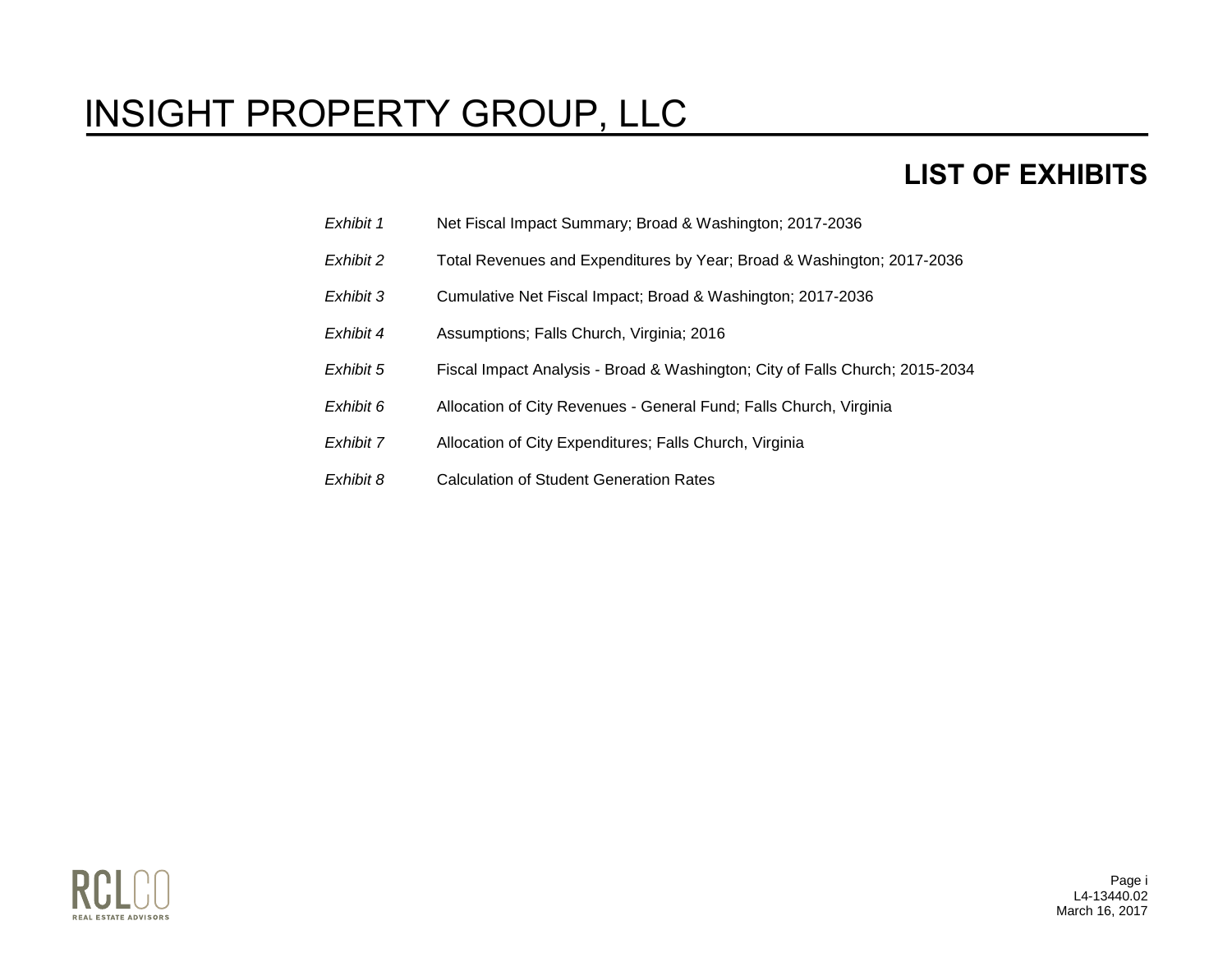#### *Exhibit 1*

#### **NET FISCAL IMPACT SUMMARY BROAD & WASHINGTON 2017-2036**

| <b>City of Falls Church</b>   |              |                     |
|-------------------------------|--------------|---------------------|
| <b>ESTIMATED REVENUES</b>     |              | <b>DISTRIBUTION</b> |
| <b>Real Property Tax</b>      | \$30,445,000 | 52%                 |
| Personal Property Tax         | \$3.557.000  | 6%                  |
| Sales Tax                     | \$3.322.000  | 6%                  |
| Meals Tax                     | \$7,513,000  | 13%                 |
| <b>BPOL Tax</b>               | \$1,708,000  | 3%                  |
| Licenses and Permits          | \$540,000    | $1\%$               |
| Miscellaneous Revenues        | \$10.978.000 | 19%                 |
| Total                         | \$58,063,000 | 100%                |
| <b>ESTIMATED EXPENDITURES</b> |              |                     |
| <b>Total Expenditures</b>     | \$26,644,000 |                     |
| <b>Net Fiscal Impact</b>      | \$31.419.000 |                     |



*Exhibit 1* L4-13440.02 Printed: 3/16/2017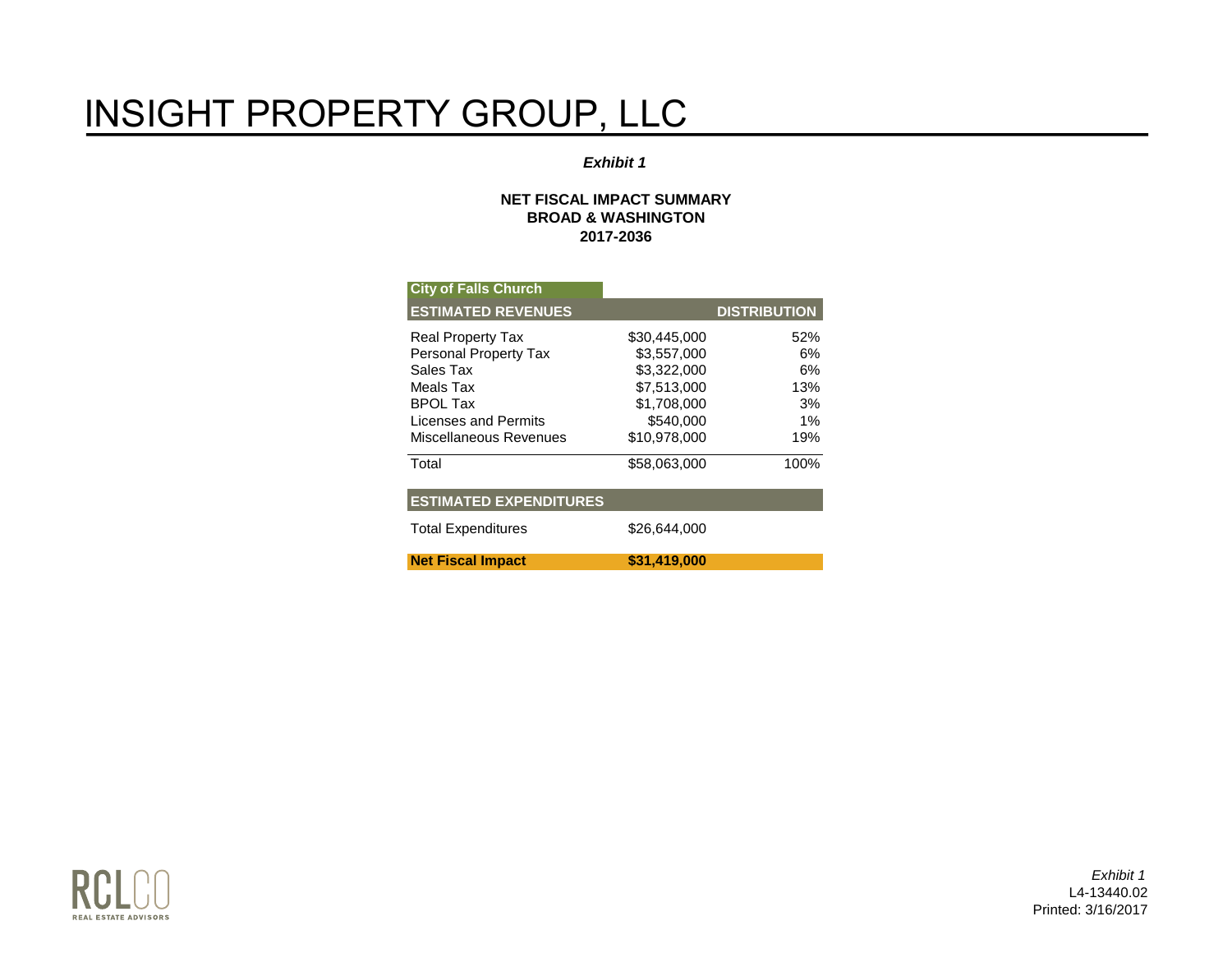#### *Exhibit 2*

#### **TOTAL REVENUES AND EXPENDITURES BY YEAR BROAD & WASHINGTON 2017-2036**

|              | <b>Total Revenues</b> | <b>Total</b><br><b>Expenditures</b> | <b>Net Fiscal</b><br><b>Impact</b> | <b>Cumulative Net</b><br><b>Fiscal Impact</b> |
|--------------|-----------------------|-------------------------------------|------------------------------------|-----------------------------------------------|
|              |                       |                                     |                                    |                                               |
| 2017         | \$144,000             | \$0                                 | \$144,000                          | \$144,000                                     |
| 2018         | \$117,000             | \$0                                 | \$117,000                          | \$262,000                                     |
| 2019         | \$615,000             | \$0                                 | \$615,000                          | \$877,000                                     |
| 2020         | \$252,000             | \$0                                 | \$252,000                          | \$1,129,000                                   |
| 2021         | \$1,753,000           | \$771,000                           | \$982,000                          | \$2,111,000                                   |
| 2022         | \$2,967,000           | \$1,443,000                         | \$1,524,000                        | \$3,635,000                                   |
| 2023         | \$3,161,000           | \$1,479,000                         | \$1,682,000                        | \$5,317,000                                   |
| 2024         | \$3,240,000           | \$1,516,000                         | \$1,724,000                        | \$7,041,000                                   |
| 2025         | \$3,321,000           | \$1,554,000                         | \$1,767,000                        | \$8,809,000                                   |
| 2026         | \$3,404,000           | \$1,593,000                         | \$1,811,000                        | \$10,620,000                                  |
| 2027         | \$3,489,000           | \$1,632,000                         | \$1,857,000                        | \$12,476,000                                  |
| 2028         | \$3,576,000           | \$1,673,000                         | \$1,903,000                        | \$14,379,000                                  |
| 2029         | \$3,666,000           | \$1,715,000                         | \$1,951,000                        | \$16,330,000                                  |
| 2030         | \$3,757,000           | \$1,758,000                         | \$1,999,000                        | \$18,329,000                                  |
| 2031         | \$3,851,000           | \$1,802,000                         | \$2,049,000                        | \$20,379,000                                  |
| 2032         | \$3,947,000           | \$1,847,000                         | \$2,100,000                        | \$22,479,000                                  |
| 2033         | \$4,046,000           | \$1,893,000                         | \$2,153,000                        | \$24,632,000                                  |
| 2034         | \$4,147,000           | \$1,940,000                         | \$2,207,000                        | \$26,839,000                                  |
| 2035         | \$4,251,000           | \$1,989,000                         | \$2,262,000                        | \$29,101,000                                  |
| 2036         | \$4,357,000           | \$2,039,000                         | \$2,318,000                        | \$31,420,000                                  |
|              |                       |                                     |                                    |                                               |
| <b>TOTAL</b> | \$58,063,000          | \$26,644,000                        | \$31,420,000                       |                                               |

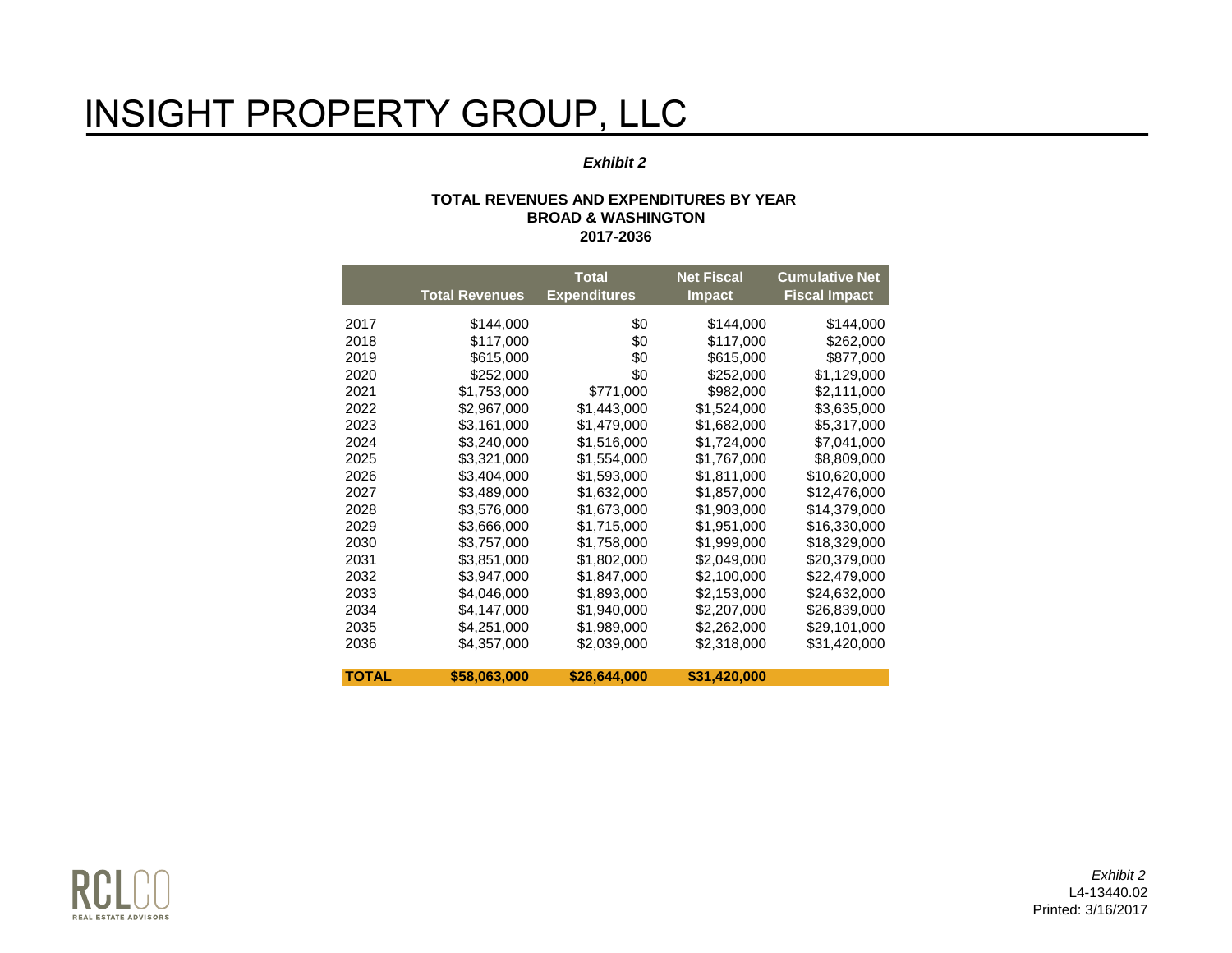#### *Exhibit 3*

**CUMULATIVE NET FISCAL IMPACT BROAD & WASHINGTON 2017-2036**





*Exhibit 3* L4-13440.02 Printed: 3/16/2017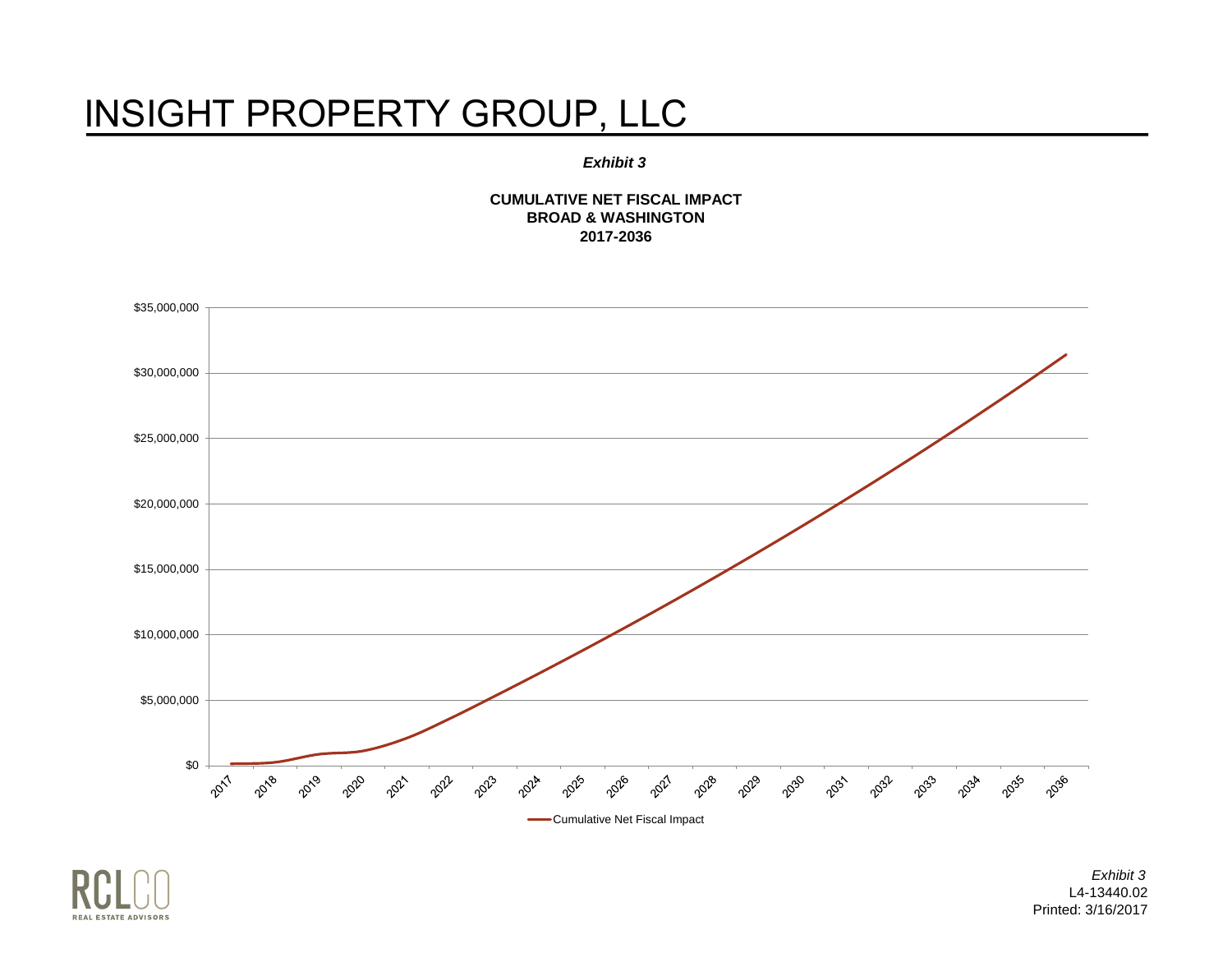#### *Exhibit 4*

#### **ASSUMPTIONS FALLS CHURCH, VIRGINIA 2016**

| <b>ASSUMPTION</b>                                                            |                                 | <b>SOURCE</b>                        | <b>DEVELOPMENT PROGRAM</b>        |              |                    | <b>SOURCE</b>     |               |
|------------------------------------------------------------------------------|---------------------------------|--------------------------------------|-----------------------------------|--------------|--------------------|-------------------|---------------|
| <b>Inflation Rate</b>                                                        | 2.5%                            | <b>RCLCO</b>                         | <b>Residential Units</b>          |              | Avg. Rent per Unit |                   |               |
|                                                                              |                                 |                                      | Studio                            | 33           |                    |                   |               |
| <b>Real Property Taxes</b>                                                   |                                 |                                      | $1-BR$                            | 139          |                    |                   |               |
| Real Property Tax Rate                                                       | \$1.315 per \$100 AV            | Falls Church Tax Rate eff. Dec. 2015 | 1-BR Den                          | 22           |                    |                   |               |
| Site's Current Assessed Land Value                                           | \$8,121,300                     | Assessment Database                  | $2-BR$                            | 73           |                    |                   |               |
| Est. Property Value per Unit                                                 | \$255,000                       | City Model and Client Financials     | 2-BR Den                          | 15           |                    |                   |               |
|                                                                              |                                 |                                      | $3-BR$                            | 10           |                    |                   |               |
| <b>Personal Property Taxes</b>                                               |                                 |                                      | Total                             | 292          | \$2,187            | Client            |               |
| Personal Property Tax Rate                                                   | \$5.00 per \$100 AV             | Falls Church FY 2015 Tax Rates       | Assessed Value per Unit           | \$255,000    |                    | City Model        |               |
|                                                                              |                                 |                                      | Stabilized Occupancy              | 95%          |                    |                   |               |
|                                                                              |                                 |                                      | Lease-Up Pace per Month           | 16           |                    |                   |               |
|                                                                              |                                 |                                      | Total Restaurant/Retail:          | 26,500 SF    | <b>Rent per SF</b> |                   |               |
|                                                                              |                                 |                                      | Restaurant                        | 13,000 SF    |                    | \$45 Client       |               |
|                                                                              |                                 |                                      | <b>Other Retail</b>               | 13,500 SF    |                    | \$40 Client       | Excl. theater |
|                                                                              |                                 |                                      | Grocery                           | 0 SF         |                    | \$27 Client       |               |
| <b>BPOL</b>                                                                  |                                 |                                      | Office                            | 66,700 SF    |                    | \$29 Client       |               |
| BPOL Tax Rate: Rental by Owner - Commercia \$0.52 per \$100 Gross Receipts   |                                 | Falls Church FY 2016 Tax Rates       |                                   |              |                    |                   |               |
| BPOL Tax Rate: Rental by Owner - Residential \$0.38 per \$100 Gross Receipts |                                 | Falls Church FY 2016 Tax Rates       | Retail Avg. Assessed Value per SF | \$520        |                    | City Model        |               |
| BPOL Tax Rate: Repair & Personal Service                                     | \$0.36 per \$100 Gross Receipts | Falls Church FY 2016 Tax Rates       | Office Avg. Assessed Value per SF | \$275        |                    | City Model        |               |
| <b>BPOL Tax Rate: Wholesale</b>                                              | \$0.08 per \$100 Gross Receipts | Falls Church FY 2016 Tax Rates       | <b>Hard Construction Cost</b>     | \$84,000,000 |                    | Client            |               |
| <b>BPOL Tax Rate: Public Utilities</b>                                       | \$0.50 per \$100 Gross Receipts | Falls Church FY 2016 Tax Rates       |                                   |              |                    |                   |               |
| <b>BPOL Tax Rate: Professional Services</b>                                  | \$0.52 per \$100 Gross Receipts | Falls Church FY 2016 Tax Rates       | Grocery Sales per SF              | \$0          |                    | Client            |               |
| <b>BPOL Tax Rate: Retail Sales</b>                                           | \$0.19 per \$100 Gross Receipts | Falls Church FY 2016 Tax Rates       | Other Retail Sales per SF         | \$435        |                    | Client            |               |
| <b>BPOL Tax Rate: Contracting Services</b>                                   | \$0.16 per \$100 Gross Receipts | Falls Church FY 2016 Tax Rates       | Restaurant Sales per SF           | \$643        |                    | Client            |               |
| <b>BPOL Tax Rate: Specialized Occupations</b>                                | \$0.36 per \$100 Gross Receipts | Falls Church FY 2016 Tax Rates       | FTE Grocery Employees             | $\Omega$     |                    | Client            |               |
|                                                                              |                                 |                                      | SF/FTE Rest./Other Retail Empl.   | 251          |                    | City Model        |               |
| <b>State/Shared Tax</b>                                                      |                                 |                                      | SF/FTE Office Empl.               | 256          |                    | <b>City Model</b> |               |
| Sales and Use Tax                                                            | 1.00%                           | Falls Church FY 2016 Tax Rates       | Meals as % of Grocery Sales       | 0%           |                    | Client            |               |
| <b>Restaurant Food Tax</b>                                                   | 4.00%                           | Falls Church FY 2016 Tax Rates       | Licenses & Permits                |              |                    | Client            |               |
|                                                                              |                                 |                                      | 2017                              | \$35,000     |                    |                   |               |
| <b>Misc. Revenues</b>                                                        |                                 |                                      | 2018                              | \$5,000      |                    |                   |               |
| Per Resident (Excl. Personal Property Tax)                                   | \$772                           | See Exhibit 6                        | 2019                              | \$500,000    |                    |                   |               |
| Per Employee (Excl. Personal Prop. Tax)                                      | \$392                           | See Exhibit 6                        |                                   |              |                    |                   |               |
| <b>Operating Expenditures</b>                                                |                                 |                                      |                                   |              |                    |                   |               |
| Per Resident                                                                 | \$1,096                         | See Exhibit 7                        |                                   |              |                    |                   |               |
| Per Employee                                                                 | \$340                           | See Exhibit 7                        |                                   |              |                    |                   |               |
|                                                                              |                                 |                                      |                                   |              |                    |                   |               |
|                                                                              |                                 |                                      |                                   |              |                    |                   |               |
| Overall Persons per Unit                                                     | 1.64                            | <b>City Model</b>                    |                                   |              |                    |                   |               |
| <b>Pupils per Unit</b>                                                       |                                 |                                      |                                   |              |                    |                   |               |
| <b>Studios</b>                                                               | 0.000                           | See Exhibit 8 based on City Data     |                                   |              |                    |                   |               |
| 1-Bedrooms                                                                   | 0.019                           | See Exhibit 8 based on City Data     |                                   |              |                    |                   |               |
| 1-Bedroom Den                                                                | 0.167                           | See Exhibit 8 based on City Data     |                                   |              |                    |                   |               |
| 2-Bedrooms                                                                   | 0.352                           | See Exhibit 8 based on City Data     |                                   |              |                    |                   |               |
| 2-Bedroom-Den                                                                | 0.714                           | See Exhibit 8 based on City Data     |                                   |              |                    |                   |               |
| 3-Bedrooms                                                                   | 1.320                           | See Exhibit 8 based on City Data     |                                   |              |                    |                   |               |
| Overall Avg. per Unit                                                        | 0.191                           | <b>Weighted Average</b>              |                                   |              |                    |                   |               |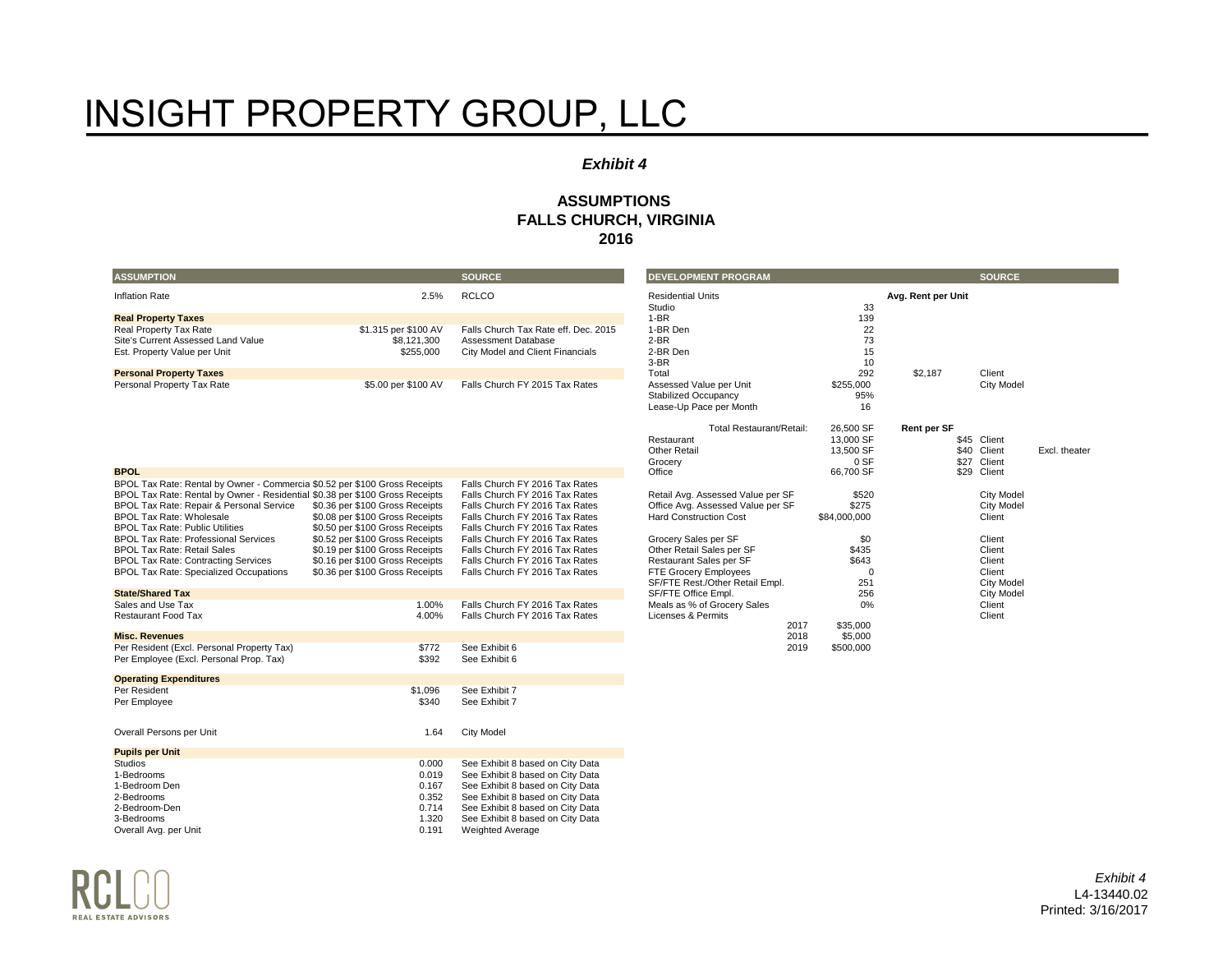#### *Exhibit 5*

| Year                                                                                                                                                                                        | <b>Assumption</b>                  | 2016                                | 2017                                | 2018                                | 2019                                | 2020                                | 2021                                              | 2022                                                | 2023                                                | 2024                                                | 2025                                                |
|---------------------------------------------------------------------------------------------------------------------------------------------------------------------------------------------|------------------------------------|-------------------------------------|-------------------------------------|-------------------------------------|-------------------------------------|-------------------------------------|---------------------------------------------------|-----------------------------------------------------|-----------------------------------------------------|-----------------------------------------------------|-----------------------------------------------------|
| Inflation                                                                                                                                                                                   | 2.50%                              | 1.000                               | 1.025                               | 1.051                               | 1.077                               | 1.104                               | 1.131                                             | 1.160                                               | 1.189                                               | 1.218                                               | 1.249                                               |
| Undeveloped Site Value                                                                                                                                                                      | \$8,121,300                        | \$8,121,300                         | \$8,324,333                         | \$8,532,441                         | \$8,745,752                         | \$8,964,396                         | \$0                                               | \$0                                                 | \$0                                                 | \$0                                                 | \$0                                                 |
| Average Value per Residential Unit                                                                                                                                                          | \$255,000                          | \$255,000                           | \$261,375                           | \$267.909                           | \$274,607                           | \$281,472                           | \$288,509                                         | \$295.722                                           | \$303,115                                           | \$310,693                                           | \$318,460                                           |
| Average Value per Retail SF                                                                                                                                                                 | \$520                              | \$520                               | \$533                               | \$546                               | \$560                               | \$574                               | \$588                                             | \$603                                               | \$618                                               | \$633                                               | \$649                                               |
| Average Value per Office SF                                                                                                                                                                 | \$275                              | \$275                               | \$282                               | \$289                               | \$296                               | \$304                               | \$311                                             | \$319                                               | \$327                                               | \$335                                               | \$343                                               |
| New Apartments                                                                                                                                                                              | 292                                | $\Omega$                            | $\Omega$                            | $\Omega$                            | $\Omega$                            | $\Omega$                            | 97                                                | 195                                                 | $\mathbf 0$                                         | $\mathbf 0$                                         | $\mathbf 0$                                         |
| <b>Cumulative Apartments</b>                                                                                                                                                                | 292                                | $\Omega$                            | $\mathbf 0$                         | $\Omega$                            | $\Omega$                            | $\Omega$                            | 97                                                | 292                                                 | 292                                                 | 292                                                 | 292                                                 |
| Apartment Occupancy                                                                                                                                                                         | <b>Stabilized Occupancy</b><br>95% |                                     |                                     |                                     |                                     |                                     | 95%                                               | 95%                                                 | 95%                                                 | 95%                                                 | 95%                                                 |
| Occupied Apartments                                                                                                                                                                         |                                    | $\Omega$                            | $\mathbf 0$                         | $\Omega$                            | $\Omega$                            | $\Omega$                            | 92                                                | 277                                                 | 277                                                 | 277                                                 | 277                                                 |
| New Grocery                                                                                                                                                                                 | <b>Square Feet</b>                 | $\Omega$                            | $\mathbf 0$                         | $\Omega$                            | $\Omega$                            | $\mathbf 0$                         | $\Omega$                                          | $\Omega$                                            | $\mathbf 0$                                         | $\mathbf 0$                                         | $\Omega$                                            |
| <b>Cumulative Grocery</b>                                                                                                                                                                   | $\Omega$                           | $\Omega$                            | $\Omega$                            | $\Omega$                            | $\Omega$                            | $\mathbf 0$                         | $\Omega$                                          | $\Omega$                                            | $\mathbf 0$                                         | $\Omega$                                            | $\mathbf 0$                                         |
| New Restaurant                                                                                                                                                                              | 13,000                             | $\Omega$                            | $\Omega$                            | $\Omega$                            | $\Omega$                            | $\Omega$                            | 13,000                                            | $\Omega$                                            | $^{\circ}$                                          | $\Omega$                                            | $\Omega$                                            |
| <b>Cumulative New Restaurant</b>                                                                                                                                                            |                                    | $\Omega$                            | $\Omega$                            | $\Omega$                            | $\Omega$                            | $\Omega$                            | 13,000                                            | 13,000                                              | 13,000                                              | 13,000                                              | 13,000                                              |
| New Other Retail                                                                                                                                                                            | 13,500                             | $\Omega$                            | $\Omega$                            | $\Omega$                            | $\Omega$                            | $\mathbf 0$                         | 13,500                                            | $\mathbf 0$                                         | $^{\circ}$                                          | $\mathbf 0$                                         | $\mathbf 0$                                         |
| <b>Cumulative Other Retail</b>                                                                                                                                                              | 13,500                             | $\Omega$                            | $\mathbf 0$                         | $\Omega$                            | $\Omega$                            | 0                                   | 13,500                                            | 13,500                                              | 13,500                                              | 13,500                                              | 13,500                                              |
| New Office                                                                                                                                                                                  | 66,700                             | $\Omega$                            | $\mathbf 0$                         | $\Omega$                            | $\Omega$                            | $\mathsf 0$                         | 66,700                                            | $\Omega$                                            | 0                                                   | $\Omega$                                            | $\Omega$                                            |
| <b>Cumulative New Office</b>                                                                                                                                                                | 66,700                             | $\Omega$                            | $\mathbf 0$                         | $\Omega$                            | $\Omega$                            | $\mathbf 0$                         | 66,700                                            | 66,700                                              | 66,700                                              | 66,700                                              | 66,700                                              |
| <b>Real Property Tax</b><br>Total Assessed Real Property Value<br>Real Property Tax Revenue                                                                                                 | \$1.315 per \$100 AV               | \$8,121,300<br>\$106,795            | \$8,324,333<br>\$109,465            | \$8,532,441<br>\$112,202            | \$8,745,752<br>\$115,007            | \$8,964,396<br>\$117,882            | \$64,321,123<br>\$845,823                         | \$123,594,906<br>\$1,625,273                        | \$126,684,779<br>\$1,665,905                        | \$129,851,898<br>\$1,707,552                        | \$133,098,195<br>\$1,750,241                        |
| <b>Personal Property Tax</b><br>Non-Resid, Personal Property Tax<br>Residential Personal Property Tax<br><b>Total Personal Property Tax</b>                                                 | \$72<br>\$323 per Resident         | \$0<br>\$0                          | \$0<br>\$0<br>\$0                   | \$0<br>\$0<br>\$0                   | \$0<br>\$0<br>\$0                   | \$0<br>\$0<br>\$0                   | \$29,756<br>\$58,178<br>\$0                       | \$30,500<br>\$179,514<br>\$87,935                   | \$31.263<br>\$184,001<br>\$210,014                  | \$32.044<br>\$188,601<br>\$215,264                  | \$32.845<br>\$193,316<br>\$220,646                  |
| <b>Sales and Meals Tax</b><br>Est. Avg. HH Income of Residents<br>Res. Retail Spending as % of Income<br><b>Total Retail Spending by Residents</b><br>Spending Off-site and in Falls Church | \$105,000<br>16.3%<br>20%          | \$105,000<br>\$17,165<br>\$0<br>\$0 | \$107,625<br>\$17,594<br>\$0<br>\$0 | \$110,316<br>\$18,034<br>\$0<br>\$0 | \$113,074<br>\$18,485<br>\$0<br>\$0 | \$115,900<br>\$18,947<br>\$0<br>\$0 | \$118,798<br>\$19,420<br>\$1,789,584<br>\$357,917 | \$121,768<br>\$19,906<br>\$5,521,882<br>\$1,104,376 | \$124,812<br>\$20,403<br>\$5,659,929<br>\$1,131,986 | \$127,932<br>\$20,914<br>\$5,801,427<br>\$1,160,285 | \$131.131<br>\$21.436<br>\$5,946,463<br>\$1,189,293 |
| Res. Restaurant Spending as % of Income<br>Total Res. Restaurant Spending<br>Restaurant Spending in Falls Church<br><b>Restaurant Tax Revenue</b>                                           | 3.7%<br>20%<br>4%                  | \$3,872<br>\$0<br>\$0<br>\$0        | \$3,969<br>\$0<br>\$0<br>\$0        | \$4,068<br>\$0<br>\$0<br>\$0        | \$4,169<br>\$0<br>\$0<br>\$0        | \$4,274<br>\$0<br>\$0<br>\$0        | \$4,381<br>\$403,667<br>\$80,733<br>\$3,229       | \$4,490<br>\$1,245,541<br>\$249,108<br>\$9,964      | \$4,602<br>\$1,276,680<br>\$255,336<br>\$10,213     | \$4,717<br>\$1,308,597<br>\$261,719<br>\$10,469     | \$4,835<br>\$1,341,311<br>\$268.262<br>\$10,730     |
| Grocery Sales per SF                                                                                                                                                                        | \$0                                | \$0                                 | \$0                                 | \$0                                 | \$0                                 | \$0                                 | \$0                                               | \$0                                                 | \$0                                                 | \$0                                                 | \$0                                                 |
| <b>Grocery Sales</b>                                                                                                                                                                        |                                    | \$0                                 | \$0                                 | \$0                                 | \$0                                 | \$0                                 | \$0                                               | \$0                                                 | \$0                                                 | \$0                                                 | \$0                                                 |
| Other Retail Sales per SF                                                                                                                                                                   | \$435                              | \$435                               | \$446                               | \$457                               | \$468                               | \$480                               | \$492                                             | \$504                                               | \$517                                               | \$530                                               | \$543                                               |
| <b>Retail Sales</b>                                                                                                                                                                         |                                    | \$0                                 | \$0                                 | \$0                                 | \$0                                 | \$0                                 | \$6,644,195                                       | \$6,810,300                                         | \$6,980,557                                         | \$7,155,071                                         | \$7,333,948                                         |
| Restaurant Sales per SF                                                                                                                                                                     | \$643                              | \$643                               | \$659                               | \$676                               | \$692                               | \$710                               | \$727                                             | \$746                                               | \$764                                               | \$783                                               | \$803                                               |
| <b>Restaurant Sales</b>                                                                                                                                                                     |                                    | \$0                                 | \$0                                 | \$0                                 | \$0                                 | \$0                                 | \$9,457,441                                       | \$9,693,877                                         | \$9,936,224                                         | \$10,184,630                                        | \$10,439,246                                        |
| <b>Total Taxable Retail Sales</b>                                                                                                                                                           | 25%                                | \$0                                 | \$0                                 | \$0                                 | \$0                                 | \$0                                 | \$16,459,553                                      | \$17,608,553                                        | \$18,048,767                                        | \$18,499,986                                        | \$18,962,486                                        |
| Total Taxable Restaurant Sales Incl. Groc@                                                                                                                                                  | Sales Tax Rate                     | \$0                                 | \$0                                 | \$0                                 | \$0                                 | \$0                                 | \$9,538,175                                       | \$9,942,985                                         | \$10,191,560                                        | \$10,446,349                                        | \$10,707,508                                        |
| <b>Total Sales Tax Revenue</b>                                                                                                                                                              | 1.00%                              | \$0                                 | \$0                                 | \$0                                 | \$0                                 | \$0                                 | \$164,596                                         | \$176,086                                           | \$180,488                                           | \$185,000                                           | \$189,625                                           |
| <b>Total Meals Tax Revenue</b>                                                                                                                                                              | 4.00%                              | \$0                                 | \$0                                 | \$0                                 | \$0                                 | \$0                                 | \$381,527                                         | \$397,719                                           | \$407.662                                           | \$417,854                                           | \$428,300                                           |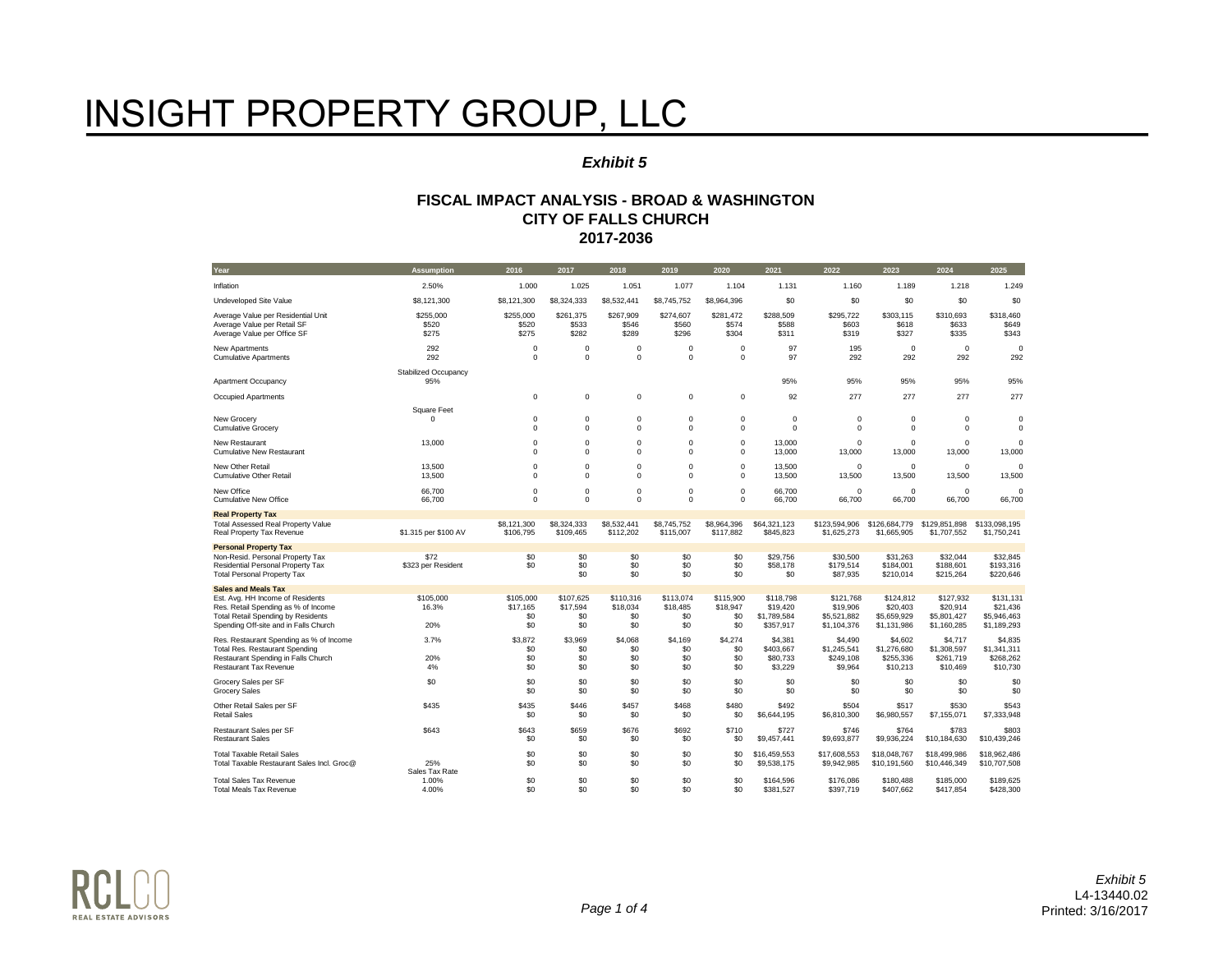#### *Exhibit 5*

| Year                                                                   | <b>Assumption</b>               | 2016         | 2017         | 2018            | 2019               | 2020         | 2021                    | 2022                    | 2023                    | 2024                    | 2025                   |
|------------------------------------------------------------------------|---------------------------------|--------------|--------------|-----------------|--------------------|--------------|-------------------------|-------------------------|-------------------------|-------------------------|------------------------|
| <b>BPOL Tax</b>                                                        |                                 |              |              |                 |                    |              |                         |                         |                         |                         |                        |
| Average Rental Rate per Unit                                           | \$2,187                         | \$2,187      | \$2.242      | \$2,298         | \$2,355            | \$2,414      | \$2,474                 | \$2,536                 | \$2,600                 | \$2,665                 | \$2.731<br>\$9.091.829 |
| Total Revenue (Gross Receipts)<br><b>BPOL Rate on Apartment Rental</b> | \$0.38 per \$100 Gross Receipts | \$0<br>\$0   | \$0<br>\$0   | \$0<br>\$0      | \$0<br>\$0         | \$0<br>\$0   | \$2,736,180<br>\$10,397 | \$8,442,667<br>\$32,082 | \$8,653,734<br>\$32,884 | \$8,870,077<br>\$33,706 | \$34,549               |
|                                                                        |                                 |              |              |                 |                    |              |                         |                         |                         |                         |                        |
| Grocery Rental Rate<br>Restaurant/Other Retail Rental Rate             | \$27 per SF<br>\$45 per SF      | \$27<br>\$45 | \$27<br>\$46 | \$27<br>\$47    | \$27<br>\$48       | \$27<br>\$50 | \$27<br>\$51            | \$27<br>\$52            | \$27<br>\$53            | \$27<br>\$55            | \$27<br>\$56           |
| Office Rental Rate                                                     | \$29 per SF                     | \$29         | \$30         | \$30            | \$31               | \$32         | \$33                    | \$34                    | \$34                    | \$35                    | \$36                   |
| <b>Total Rental Revenue</b>                                            |                                 | \$0          | \$0          | \$0             | \$0                | \$0          | \$3,537,687             | \$3,626,129             | \$3,716,783             | \$3,809,702             | \$3,904,945            |
| BPOL Rate on Commercial Landlord Revenue                               | \$0.52 per \$100 Gross Receipts | \$0          | \$0          | \$0             | \$0                | \$0          | \$18,396                | \$18,856                | \$19,327                | \$19,810                | \$20,306               |
| Retail Spending in Falls Church                                        |                                 | \$0          | \$0          | \$0             | \$0                | \$0          | \$16,459,553            | \$17,608,553            | \$18,048,767            | \$18,499,986            | \$18,962,486           |
| <b>BPOL Rate on Retail Gross Receipts</b>                              | \$0.19 per \$100 Gross Receipts | \$0          | \$0          | \$0             | \$0                | \$0          | \$31,273                | \$33,456                | \$34,293                | \$35,150                | \$36,029               |
| <b>Construction Cost</b>                                               | \$84,000,000                    | \$0          | \$0          | \$0             | \$0                | \$84,000,000 | \$0                     | \$0                     | \$0                     | \$0                     | \$0                    |
| BPOL Rate on Building/Development                                      | \$0.16 per \$100 Gross Receipts | \$0          | \$0          | \$0             | \$0                | \$134,400    | \$0                     | \$0                     | \$0                     | \$0                     | \$0                    |
|                                                                        |                                 |              |              |                 |                    |              |                         |                         |                         |                         |                        |
| <b>Total BPOL Revenue</b>                                              | \$1,707,818                     | \$0          | \$0          | \$0             | \$0                | \$134,400    | \$60,067                | \$84,394                | \$86,504                | \$88,667                | \$90,883               |
| <b>Licenses and Permits</b>                                            |                                 |              | \$35,000     | \$5,000         | \$500,000          | \$0          | \$0                     | \$0                     | \$0                     | \$0                     | \$0                    |
| <b>Miscellaneous Revenues</b>                                          |                                 |              |              |                 |                    |              |                         |                         |                         |                         |                        |
| Per Resident                                                           | \$772                           | \$772        | \$792        | \$811           | \$832              | \$852        | \$874                   | \$896                   | \$918                   | \$941                   | \$964                  |
| Per Employee                                                           | \$392                           | \$392        | \$402        | \$412           | \$422              | \$433        | \$444                   | \$455                   | \$466                   | \$478                   | \$490                  |
| Residents                                                              | 1.64 per Unit                   | $\Omega$     | $\Omega$     | $\Omega$        | $\Omega$           | $\Omega$     | 159                     | 479                     | 479                     | 479                     | 479                    |
| Employees                                                              | 366                             | 0            | $\Omega$     | 0               | $\Omega$           | 0            | 366                     | 366                     | 366                     | 366                     | 366                    |
| <b>Total Miscellaneous Revenues</b>                                    |                                 | \$0          | \$0          | \$0             | \$0                | \$0          | \$301,445               | \$595,397               | \$610,282               | \$625,539               | \$641,177              |
|                                                                        |                                 |              |              |                 |                    |              |                         |                         |                         |                         |                        |
| <b>Total Revenues by Source</b>                                        | $(2017 - 2036)$                 |              |              |                 |                    |              |                         |                         |                         |                         |                        |
| Real Property Tax                                                      | \$30,444,654                    | \$106.795    | \$109,465    | \$112,202       | \$115,007          | \$117,882    | \$845,823               | \$1,625,273             | \$1,665,905             | \$1,707,552             | \$1,750,241            |
| Personal Property Tax<br>Sales Tax                                     | \$3,557,141<br>\$3.322.148      | \$0<br>\$0   | \$0<br>\$0   | \$0<br>\$0      | \$0<br>\$0         | \$0<br>\$0   | \$0<br>\$164.596        | \$87,935<br>\$176,086   | \$210,014<br>\$180,488  | \$215,264<br>\$185,000  | \$220,646<br>\$189,625 |
| Meals Tax                                                              | \$7,513,402                     | \$0          | \$0          | \$0             | \$0                | \$0          | \$381,527               | \$397,719               | \$407,662               | \$417,854               | \$428,300              |
| <b>BPOL Tax</b>                                                        | \$1,707,818                     | \$0          | \$0          | \$0             | \$0                | \$134,400    | \$60,067                | \$84,394                | \$86,504                | \$88,667                | \$90,883               |
| Licenses and Permits                                                   | \$540,000                       | \$0          | \$35,000     | \$5,000         | \$500,000          | \$0          | \$0                     | \$0                     | \$0                     | \$0                     | \$0                    |
| Miscellaneous Revenues                                                 | \$10,978,061                    | \$0          | \$0          | \$0             | \$0                | \$0          | \$301,445               | \$595,397               | \$610,282               | \$625,539               | \$641.177              |
| <b>Total Revenues</b>                                                  | \$58,063,225                    | \$106.795    | \$144.465    | \$117.202       | \$615,007          | \$252.282    | \$1.753.457             | \$2.966.804             | \$3.160.855             | \$3.239.876             | \$3,320,873            |
|                                                                        |                                 |              |              |                 |                    |              |                         |                         |                         |                         |                        |
| Expenditures<br>Operating Expenditures per Resident                    | \$340                           | \$340        | \$348        | \$357           | \$366              | \$375        | \$384                   | \$394                   | \$404                   | \$414                   | \$424                  |
| Operating Expenditures per Employee                                    | \$1,096                         | \$1,096      | \$1,124      | \$1,152         | \$1,181            | \$1,210      | \$1,241                 | \$1,272                 | \$1,303                 | \$1,336                 | \$1,369                |
| <b>Total Non-Educational Operating Expenditures</b>                    |                                 | \$0          | \$0          | \$0             | \$0                | \$0          | \$515,369               | \$654,227               | \$670,583               | \$687,347               | \$704,531              |
|                                                                        |                                 |              |              |                 |                    |              |                         |                         |                         |                         |                        |
| Avg. Students per Total Apartments                                     | 0.191 per Unit                  | $\Omega$     | $\mathbf 0$  | $\Omega$<br>\$0 | $\mathbf 0$<br>\$0 | 0            | 19                      | 56                      | 56                      | 56                      | 56                     |
| <b>Educational Expenditures per Student</b>                            | \$12,170                        | \$0          | \$0          |                 |                    | \$0          | \$255,576               | \$788,597               | \$808,312               | \$828,520               | \$849,233              |
| <b>Total Operating Expenditures</b>                                    | \$26,643,559                    | \$0          | \$0          | \$0             | \$0                | \$0          | \$770.945               | \$1,442.824             | \$1,478,895             | \$1.515.867             | \$1,553,764            |
|                                                                        |                                 |              |              |                 |                    |              |                         |                         |                         |                         |                        |
| <b>Net Fiscal Impact</b>                                               | \$31,419,666                    | \$106.795    | \$144.465    | \$117.202       | \$615,007          | \$252.282    | \$982.512               | \$1.523.980             | \$1,681.960             | \$1.724.009             | \$1.767.109            |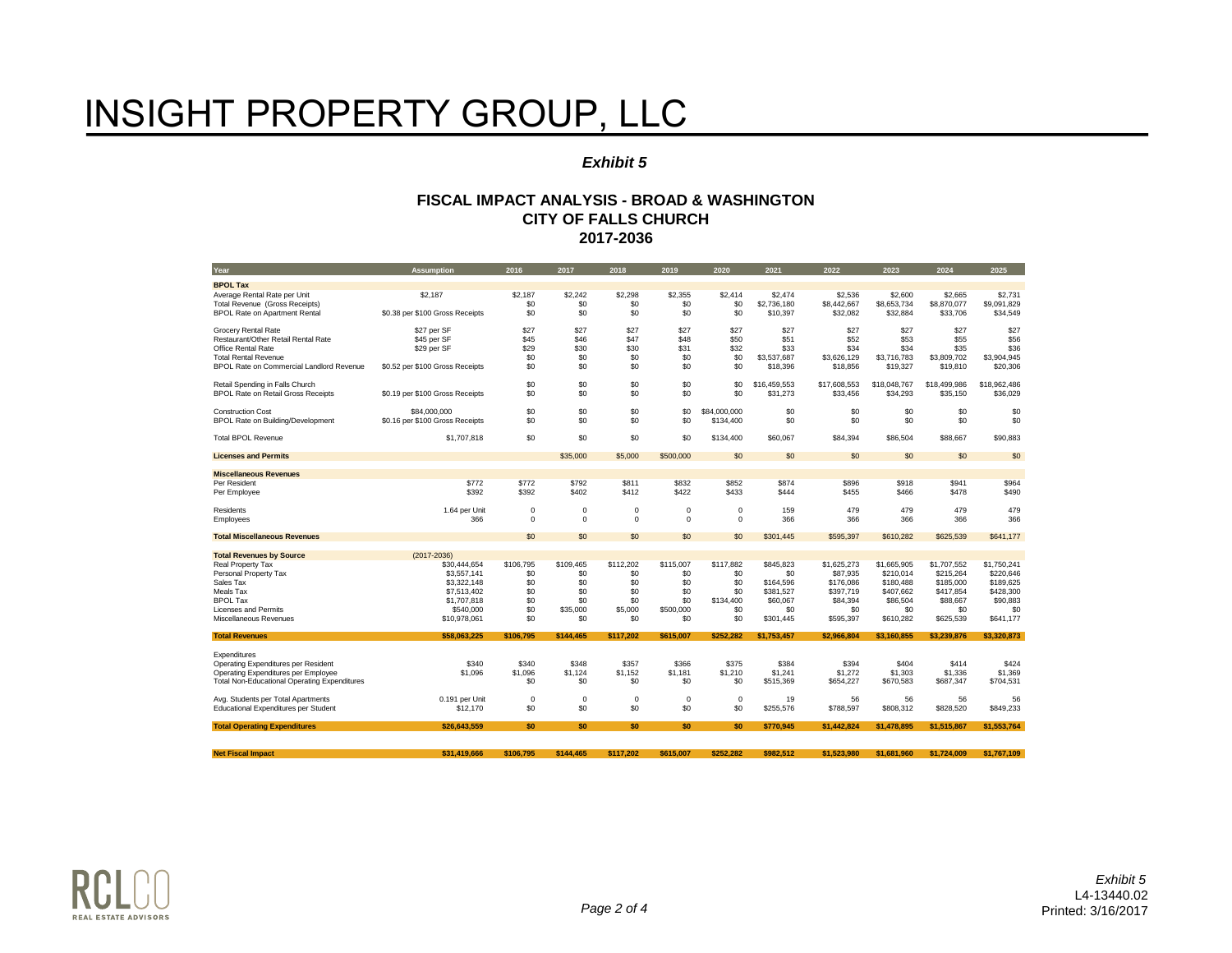#### *Exhibit 5*

| Year                                                                                                                                                                                        | <b>Assumption</b>           | 2026                                                | 2027                                                | 2028                                                | 2029                                                | 2030                                                | 2031                                                | 2032                                                | 2033                                                | 2034                                                | 2035                                                | 2036                                                |
|---------------------------------------------------------------------------------------------------------------------------------------------------------------------------------------------|-----------------------------|-----------------------------------------------------|-----------------------------------------------------|-----------------------------------------------------|-----------------------------------------------------|-----------------------------------------------------|-----------------------------------------------------|-----------------------------------------------------|-----------------------------------------------------|-----------------------------------------------------|-----------------------------------------------------|-----------------------------------------------------|
| Inflation                                                                                                                                                                                   | 2.50%                       | 1.280                                               | 1.312                                               | 1.345                                               | 1.379                                               | 1.413                                               | 1.448                                               | 1.485                                               | 1.522                                               | 1.560                                               | 1.599                                               | 1.639                                               |
| <b>Undeveloped Site Value</b>                                                                                                                                                               | \$8,121,300                 | \$0                                                 | \$0                                                 | \$0                                                 | \$0                                                 | \$0                                                 | \$0                                                 | \$0                                                 | \$0                                                 | \$0                                                 | \$0                                                 | \$0                                                 |
| Average Value per Residential Unit                                                                                                                                                          | \$255,000                   | \$326.422                                           | \$334.582                                           | \$342.947                                           | \$351,520                                           | \$360.308                                           | \$369,316                                           | \$378.549                                           | \$388,013                                           | \$397.713                                           | \$407.656                                           | \$417,847                                           |
| Average Value per Retail SF                                                                                                                                                                 | \$520                       | \$665                                               | \$682                                               | \$699                                               | \$716                                               | \$734                                               | \$753                                               | \$772                                               | \$791                                               | \$811                                               | \$831                                               | \$852                                               |
| Average Value per Office SF                                                                                                                                                                 | \$275                       | \$352                                               | \$361                                               | \$370                                               | \$379                                               | \$389                                               | \$398                                               | \$408                                               | \$418                                               | \$429                                               | \$440                                               | \$451                                               |
| New Apartments                                                                                                                                                                              | 292                         | $\Omega$                                            | $\mathbf 0$                                         | $\Omega$                                            | $\Omega$                                            | $\Omega$                                            | $\Omega$                                            | $\Omega$                                            | $\Omega$                                            | $\Omega$                                            | $\Omega$                                            | $\Omega$                                            |
| <b>Cumulative Apartments</b>                                                                                                                                                                | 292                         | 292                                                 | 292                                                 | 292                                                 | 292                                                 | 292                                                 | 292                                                 | 292                                                 | 292                                                 | 292                                                 | 292                                                 | 292                                                 |
| <b>Apartment Occupancy</b>                                                                                                                                                                  | Stabilized Occupancy<br>95% | 95%                                                 | 95%                                                 | 95%                                                 | 95%                                                 | 95%                                                 | 95%                                                 | 95%                                                 | 95%                                                 | 95%                                                 | 95%                                                 | 95%                                                 |
| Occupied Apartments                                                                                                                                                                         |                             | 277                                                 | 277                                                 | 277                                                 | 277                                                 | 277                                                 | 277                                                 | 277                                                 | 277                                                 | 277                                                 | 277                                                 | 277                                                 |
| New Grocery                                                                                                                                                                                 | Square Feet                 | $\Omega$                                            | $\mathbf 0$                                         | $\Omega$                                            | $\Omega$                                            | 0                                                   | $\Omega$                                            | $\circ$                                             | $\Omega$                                            | $\Omega$                                            | 0                                                   | $^{\circ}$                                          |
| <b>Cumulative Grocery</b>                                                                                                                                                                   | $\Omega$                    | $\Omega$                                            | $\mathbf 0$                                         | $\Omega$                                            | $\Omega$                                            | $\mathbf 0$                                         | $\Omega$                                            | $\Omega$                                            | $\Omega$                                            | $\Omega$                                            | $\mathbf 0$                                         | $\Omega$                                            |
| New Restaurant                                                                                                                                                                              | 13,000                      | $\Omega$                                            | $^{\circ}$                                          | $\mathbf 0$                                         | $\Omega$                                            | 0                                                   | $\Omega$                                            | $\Omega$                                            | $\Omega$                                            | $\Omega$                                            | $\mathbf 0$                                         | $\Omega$                                            |
| <b>Cumulative New Restaurant</b>                                                                                                                                                            |                             | 13,000                                              | 13,000                                              | 13,000                                              | 13,000                                              | 13,000                                              | 13,000                                              | 13,000                                              | 13,000                                              | 13,000                                              | 13,000                                              | 13,000                                              |
| New Other Retail                                                                                                                                                                            | 13,500                      | $\Omega$                                            | $\mathbf 0$                                         | $\mathbf 0$                                         | $\Omega$                                            | 0                                                   | $\Omega$                                            | $\circ$                                             | $\Omega$                                            | $\Omega$                                            | $\mathbf 0$                                         | $\Omega$                                            |
| <b>Cumulative Other Retail</b>                                                                                                                                                              | 13,500                      | 13,500                                              | 13,500                                              | 13,500                                              | 13,500                                              | 13,500                                              | 13,500                                              | 13,500                                              | 13,500                                              | 13,500                                              | 13,500                                              | 13,500                                              |
| New Office                                                                                                                                                                                  | 66,700                      | $\Omega$                                            | $\mathbf 0$                                         | $\mathbf 0$                                         | $\Omega$                                            | $\mathbf 0$                                         | $\Omega$                                            | $\Omega$                                            | $\Omega$                                            | $\Omega$                                            | $\mathbf 0$                                         | $\Omega$                                            |
| <b>Cumulative New Office</b>                                                                                                                                                                | 66,700                      | 66,700                                              | 66,700                                              | 66,700                                              | 66,700                                              | 66,700                                              | 66,700                                              | 66,700                                              | 66,700                                              | 66,700                                              | 66,700                                              | 66.700                                              |
| <b>Real Property Tax</b><br><b>Total Assessed Real Property Value</b><br>Real Property Tax Revenue                                                                                          | \$1.315 per \$100 AV        | \$136,425,650<br>\$1,793,997                        | \$139,836,292<br>\$1,838,847                        | \$143,332,199<br>\$1,884,818                        | \$146,915,504<br>\$1,931,939                        | \$150,588,391<br>\$1,980,237                        | \$154,353,101<br>\$2,029,743                        | \$158,211,929<br>\$2,080,487                        | \$162,167,227<br>\$2,132,499                        | \$166,221,408<br>\$2,185,812                        | \$170,376,943<br>\$2,240,457                        | \$174,636,366<br>\$2,296,468                        |
| <b>Personal Property Tax</b><br>Non-Resid, Personal Property Tax<br>Residential Personal Property Tax<br><b>Total Personal Property Tax</b>                                                 | \$72<br>\$323 per Resident  | \$33.667<br>\$198,149<br>\$226,162                  | \$34,508<br>\$203,103<br>\$231,816                  | \$35,371<br>\$208,181<br>\$237,611                  | \$36,255<br>\$213,385<br>\$243,552                  | \$37.162<br>\$218,720<br>\$249,640                  | \$38,091<br>\$224,188<br>\$255,881                  | \$39,043<br>\$229,792<br>\$262,278                  | \$40,019<br>\$235,537<br>\$268,835                  | \$41,019<br>\$241,426<br>\$275,556                  | \$42,045<br>\$247,461<br>\$282,445                  | \$43,096<br>\$253,648<br>\$289,506                  |
| <b>Sales and Meals Tax</b><br>Est. Avg. HH Income of Residents<br>Res. Retail Spending as % of Income<br><b>Total Retail Spending by Residents</b><br>Spending Off-site and in Falls Church | \$105,000<br>16.3%<br>20%   | \$134.409<br>\$21.972<br>\$6.095.124<br>\$1,219,025 | \$137,769<br>\$22,522<br>\$6,247,502<br>\$1,249,500 | \$141.213<br>\$23,085<br>\$6,403,690<br>\$1,280,738 | \$144,744<br>\$23,662<br>\$6,563,782<br>\$1,312,756 | \$148,362<br>\$24,253<br>\$6,727,877<br>\$1,345,575 | \$152,071<br>\$24,860<br>\$6,896,073<br>\$1,379,215 | \$155,873<br>\$25,481<br>\$7,068,475<br>\$1,413,695 | \$159,770<br>\$26.118<br>\$7,245,187<br>\$1,449,037 | \$163,764<br>\$26,771<br>\$7,426,317<br>\$1,485,263 | \$167,858<br>\$27,440<br>\$7,611,975<br>\$1,522,395 | \$172.055<br>\$28,126<br>\$7,802,274<br>\$1,560,455 |
| Res. Restaurant Spending as % of Income<br>Total Res. Restaurant Spending<br>Restaurant Spending in Falls Church<br><b>Restaurant Tax Revenue</b>                                           | 3.7%<br>20%<br>4%           | \$4,956<br>\$1,374,844<br>\$274,969<br>\$10,999     | \$5,080<br>\$1,409,215<br>\$281,843<br>\$11,274     | \$5,207<br>\$1,444,446<br>\$288,889<br>\$11,556     | \$5,337<br>\$1,480,557<br>\$296,111<br>\$11,844     | \$5,471<br>\$1,517.571<br>\$303,514<br>\$12,141     | \$5,607<br>\$1,555,510<br>\$311,102<br>\$12,444     | \$5,748<br>\$1,594,398<br>\$318,880<br>\$12,755     | \$5,891<br>\$1,634,258<br>\$326,852<br>\$13,074     | \$6,039<br>\$1,675,114<br>\$335,023<br>\$13,401     | \$6,190<br>\$1,716.992<br>\$343,398<br>\$13,736     | \$6,344<br>\$1,759,917<br>\$351,983<br>\$14,079     |
| Grocery Sales per SF                                                                                                                                                                        | \$0                         | \$0                                                 | \$0                                                 | \$0                                                 | \$0                                                 | \$0                                                 | \$0                                                 | \$0                                                 | \$0                                                 | \$0                                                 | \$0                                                 | \$0                                                 |
| <b>Grocery Sales</b>                                                                                                                                                                        |                             | \$0                                                 | \$0                                                 | \$0                                                 | \$0                                                 | \$0                                                 | \$0                                                 | \$0                                                 | \$0                                                 | \$0                                                 | \$0                                                 | \$0                                                 |
| Other Retail Sales per SF                                                                                                                                                                   | \$435                       | \$557                                               | \$571                                               | \$585                                               | \$600                                               | \$615                                               | \$630                                               | \$646                                               | \$662                                               | \$678                                               | \$695                                               | \$713                                               |
| <b>Retail Sales</b>                                                                                                                                                                         |                             | \$7,517,296                                         | \$7,705,229                                         | \$7,897,860                                         | \$8,095,306                                         | \$8,297,689                                         | \$8,505,131                                         | \$8,717,759                                         | \$8,935,703                                         | \$9,159,096                                         | \$9,388,073                                         | \$9,622,775                                         |
| Restaurant Sales per SF                                                                                                                                                                     | \$643                       | \$823                                               | \$844                                               | \$865                                               | \$886                                               | \$909                                               | \$931                                               | \$955                                               | \$978                                               | \$1,003                                             | \$1,028                                             | \$1,054                                             |
| <b>Restaurant Sales</b>                                                                                                                                                                     |                             | \$10,700,227                                        | \$10,967,732                                        | \$11,241,926                                        | \$11,522,974                                        | \$11,811,048                                        | \$12,106,324                                        | \$12,408,982                                        | \$12,719,207                                        | \$13,037,187                                        | \$13,363,117                                        | \$13,697,195                                        |
| <b>Total Taxable Retail Sales</b>                                                                                                                                                           | 25%                         | \$19,436,548                                        | \$19,922,462                                        | \$20,420,523                                        | \$20,931,036                                        | \$21.454.312                                        | \$21.990.670                                        | \$22,540,437                                        | \$23,103,948                                        | \$23,681,546                                        | \$24,273,585                                        | \$24,880,425                                        |
| Total Taxable Restaurant Sales Incl. Groc@                                                                                                                                                  | Sales Tax Rate              | \$10,975,196                                        | \$11,249,575                                        | \$11,530,815                                        | \$11,819,085                                        | \$12,114,562                                        | \$12,417,426                                        | \$12,727,862                                        | \$13,046,059                                        | \$13,372,210                                        | \$13,706,515                                        | \$14,049,178                                        |
| <b>Total Sales Tax Revenue</b>                                                                                                                                                              | 1.00%                       | \$194.365                                           | \$199,225                                           | \$204.205                                           | \$209,310                                           | \$214.543                                           | \$219,907                                           | \$225.404                                           | \$231,039                                           | \$236.815                                           | \$242.736                                           | \$248,804                                           |
| <b>Total Meals Tax Revenue</b>                                                                                                                                                              | 4.00%                       | \$439,008                                           | \$449.983                                           | \$461.233                                           | \$472.763                                           | \$484.582                                           | \$496,697                                           | \$509.114                                           | \$521.842                                           | \$534.888                                           | \$548.261                                           | \$561.967                                           |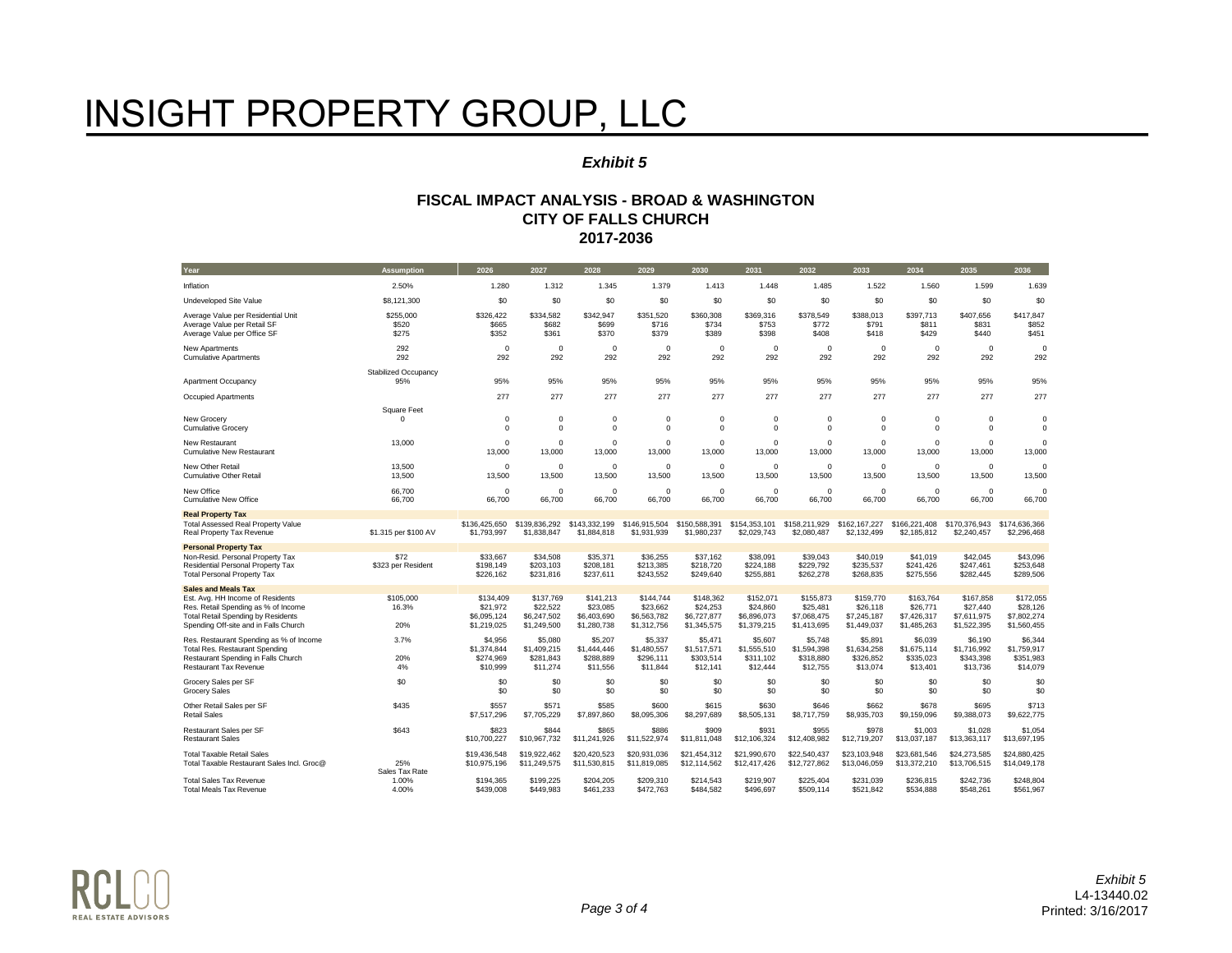#### *Exhibit 5*

| Year                                                                                                   | <b>Assumption</b>                               | 2026                               | 2027                               | 2028                               | 2029                                | 2030                                | 2031                                | 2032                                | 2033                                | 2034                                | 2035                                | 2036                                |
|--------------------------------------------------------------------------------------------------------|-------------------------------------------------|------------------------------------|------------------------------------|------------------------------------|-------------------------------------|-------------------------------------|-------------------------------------|-------------------------------------|-------------------------------------|-------------------------------------|-------------------------------------|-------------------------------------|
| <b>BPOL Tax</b>                                                                                        |                                                 |                                    |                                    |                                    |                                     |                                     |                                     |                                     |                                     |                                     |                                     |                                     |
| Average Rental Rate per Unit<br>Total Revenue (Gross Receipts)<br><b>BPOL Rate on Apartment Rental</b> | \$2,187<br>\$0.38 per \$100 Gross Receipts      | \$2,800<br>\$9,319,125<br>\$35.413 | \$2,870<br>\$9,552,103<br>\$36,298 | \$2.941<br>\$9,790,906<br>\$37,205 | \$3.015<br>\$10,035,678<br>\$38.136 | \$3.090<br>\$10,286,570<br>\$39.089 | \$3.167<br>\$10,543,735<br>\$40,066 | \$3.247<br>\$10,807,328<br>\$41,068 | \$3,328<br>\$11,077,511<br>\$42,095 | \$3.411<br>\$11,354,449<br>\$43.147 | \$3.496<br>\$11,638,310<br>\$44,226 | \$3,584<br>\$11,929,268<br>\$45,331 |
| Grocery Rental Rate<br>Restaurant/Other Retail Rental Rate<br>Office Rental Rate                       | \$27 per SF<br>\$45 per SF<br>\$29 per SF       | \$27<br>\$58<br>\$37               | \$27<br>\$59<br>\$38               | \$27<br>\$61<br>\$39               | \$27<br>\$62<br>\$40                | \$27<br>\$64<br>\$41                | \$27<br>\$65<br>\$42                | \$27<br>\$67<br>\$43                | \$27<br>\$68<br>\$44                | \$27<br>\$70<br>\$45                | \$27<br>\$72<br>\$46                | \$27<br>\$74<br>\$48                |
| <b>Total Rental Revenue</b><br>BPOL Rate on Commercial Landlord Revenue                                | \$0.52 per \$100 Gross Receipts                 | \$4,002,568<br>\$20,813            | \$4,102,633<br>\$21.334            | \$4,205,198<br>\$21,867            | \$4,310,328<br>\$22.414             | \$4,418,087<br>\$22,974             | \$4,528,539<br>\$23,548             | \$4,641,752<br>\$24.137             | \$4,757,796<br>\$24,741             | \$4,876,741<br>\$25,359             | \$4,998,659<br>\$25,993             | \$5,123,626<br>\$26,643             |
| Retail Spending in Falls Church<br><b>BPOL Rate on Retail Gross Receipts</b>                           | \$0.19 per \$100 Gross Receipts                 | \$19,436,548<br>\$36.929           | \$19,922,462<br>\$37.853           | \$20,420,523<br>\$38,799           | \$20,931,036<br>\$39,769            | \$21,454,312<br>\$40,763            | \$21,990,670<br>\$41,782            | \$22,540,437<br>\$42,827            | \$23,103,948<br>\$43,898            | \$23,681,546<br>\$44,995            | \$24,273,585<br>\$46,120            | \$24,880,425<br>\$47,273            |
| <b>Construction Cost</b><br>BPOL Rate on Building/Development                                          | \$84,000,000<br>\$0.16 per \$100 Gross Receipts | \$0<br>\$0                         | \$0<br>\$0                         | \$0<br>\$0                         | \$0<br>\$0                          | \$0<br>\$0                          | \$0<br>\$0                          | \$0<br>\$0                          | \$0<br>\$0                          | \$0<br>\$0                          | \$0<br>\$0                          | \$0<br>\$0                          |
| <b>Total BPOL Revenue</b>                                                                              | \$1,707,818                                     | \$93,155                           | \$95.484                           | \$97,871                           | \$100,318                           | \$102,826                           | \$105,397                           | \$108.032                           | \$110,733                           | \$113,501                           | \$116,338                           | \$119,247                           |
| <b>Licenses and Permits</b>                                                                            |                                                 | \$0                                | \$0                                | \$0                                | \$0                                 | \$0                                 | \$0                                 | \$0                                 | \$0                                 | \$0                                 | \$0                                 | \$0                                 |
| <b>Miscellaneous Revenues</b>                                                                          |                                                 |                                    |                                    |                                    |                                     |                                     |                                     |                                     |                                     |                                     |                                     |                                     |
| Per Resident                                                                                           | \$772                                           | \$989                              | \$1,013                            | \$1,039                            | \$1,065                             | \$1,091                             | \$1,118                             | \$1,146                             | \$1,175                             | \$1,204                             | \$1,235                             | \$1,265                             |
| Per Employee                                                                                           | \$392                                           | \$502                              | \$515                              | \$527                              | \$541                               | \$554                               | \$568                               | \$582                               | \$597                               | \$612                               | \$627                               | \$643                               |
| Residents<br>Employees                                                                                 | 1.64 per Unit<br>366                            | 479<br>366                         | 479<br>366                         | 479<br>366                         | 479<br>366                          | 479<br>366                          | 479<br>366                          | 479<br>366                          | 479<br>366                          | 479<br>366                          | 479<br>366                          | 479<br>366                          |
| <b>Total Miscellaneous Revenues</b>                                                                    |                                                 | \$657,207                          | \$673,637                          | \$690,478                          | \$707,740                           | \$725,433                           | \$743,569                           | \$762,159                           | \$781,212                           | \$800,743                           | \$820,761                           | \$841,280                           |
| <b>Total Revenues by Source</b>                                                                        | $(2017 - 2036)$                                 |                                    |                                    |                                    |                                     |                                     |                                     |                                     |                                     |                                     |                                     |                                     |
| <b>Real Property Tax</b>                                                                               | \$30,444,654                                    | \$1,793,997                        | \$1,838,847                        | \$1,884,818                        | \$1,931,939                         | \$1,980,237                         | \$2,029,743                         | \$2,080,487                         | \$2,132,499                         | \$2,185,812                         | \$2,240,457                         | \$2,296,468                         |
| Personal Property Tax                                                                                  | \$3,557,141                                     | \$226.162                          | \$231.816                          | \$237.611                          | \$243.552                           | \$249.640                           | \$255.881                           | \$262,278                           | \$268.835                           | \$275.556                           | \$282.445                           | \$289,506                           |
| Sales Tax                                                                                              | \$3,322,148                                     | \$194,365                          | \$199,225                          | \$204,205                          | \$209,310                           | \$214,543                           | \$219,907                           | \$225,404                           | \$231,039                           | \$236,815                           | \$242.736                           | \$248,804                           |
| Meals Tax                                                                                              | \$7,513,402                                     | \$439,008                          | \$449,983                          | \$461,233                          | \$472,763                           | \$484,582                           | \$496,697                           | \$509,114                           | \$521,842                           | \$534,888                           | \$548,261                           | \$561,967                           |
| <b>BPOL Tax</b>                                                                                        | \$1,707.818                                     | \$93,155                           | \$95,484                           | \$97.871                           | \$100,318                           | \$102,826                           | \$105,397                           | \$108,032                           | \$110,733                           | \$113,501                           | \$116,338                           | \$119,247                           |
| <b>Licenses and Permits</b>                                                                            | \$540,000                                       | \$0                                | \$0                                | \$0                                | \$0                                 | \$0                                 | \$0                                 | \$0                                 | \$0                                 | \$0                                 | \$0                                 | \$0                                 |
| Miscellaneous Revenues                                                                                 | \$10,978,061                                    | \$657.207                          | \$673,637                          | \$690.478                          | \$707.740                           | \$725,433                           | \$743.569                           | \$762.159                           | \$781,212                           | \$800.743                           | \$820,761                           | \$841.280                           |
| <b>Total Revenues</b>                                                                                  | \$58,063,225                                    | \$3.403.895                        | \$3.488.992                        | \$3.576.217                        | \$3,665,622                         | \$3.757.263                         | \$3.851.194                         | \$3.947.474                         | \$4.046.161                         | \$4.147.315                         | \$4.250.998                         | \$4,357,273                         |
|                                                                                                        |                                                 |                                    |                                    |                                    |                                     |                                     |                                     |                                     |                                     |                                     |                                     |                                     |
| Expenditures<br>Operating Expenditures per Resident                                                    | \$340                                           | \$435                              | \$446                              | \$457                              | \$468                               | \$480                               | \$492                               | \$504                               | \$517                               | \$530                               | \$543                               | \$557                               |
| Operating Expenditures per Employee                                                                    | \$1,096                                         | \$1,404                            | \$1,439                            | \$1,475                            | \$1,512                             | \$1,549                             | \$1,588                             | \$1,628                             | \$1,668                             | \$1,710                             | \$1,753                             | \$1,797                             |
| <b>Total Non-Educational Operating Expenditures</b>                                                    |                                                 | \$722,144                          | \$740,198                          | \$758,703                          | \$777.670                           | \$797,112                           | \$817,040                           | \$837.466                           | \$858,403                           | \$879,863                           | \$901,859                           | \$924,406                           |
| Avg. Students per Total Apartments                                                                     | 0.191 per Unit                                  | 56                                 | 56                                 | 56                                 | 56                                  | 56                                  | 56                                  | 56                                  | 56                                  | 56                                  | 56                                  | 56                                  |
| Educational Expenditures per Student                                                                   | \$12,170                                        | \$870,463                          | \$892,225                          | \$914,531                          | \$937,394                           | \$960,829                           | \$984,849                           | \$1,009,471                         | \$1,034,707                         | \$1,060,575                         | \$1,087,090                         | \$1,114,267                         |
| <b>Total Operating Expenditures</b>                                                                    | \$26.643.559                                    | \$1.592.608                        | \$1.632.423                        | \$1.673.233                        | \$1,715,064                         | \$1.757.941                         | \$1.801.889                         | \$1,846.937                         | \$1.893.110                         | \$1.940.438                         | \$1.988.949                         | \$2.038.673                         |
|                                                                                                        |                                                 |                                    |                                    |                                    |                                     |                                     |                                     |                                     |                                     |                                     |                                     |                                     |
| <b>Net Fiscal Impact</b>                                                                               | \$31.419.666                                    | \$1.811.287                        | \$1.856.569                        | \$1.902.983                        | \$1.950.558                         | \$1.999.322                         | \$2.049.305                         | \$2,100,538                         | \$2.153.051                         | \$2,206,877                         | \$2.262.049                         | \$2.318.601                         |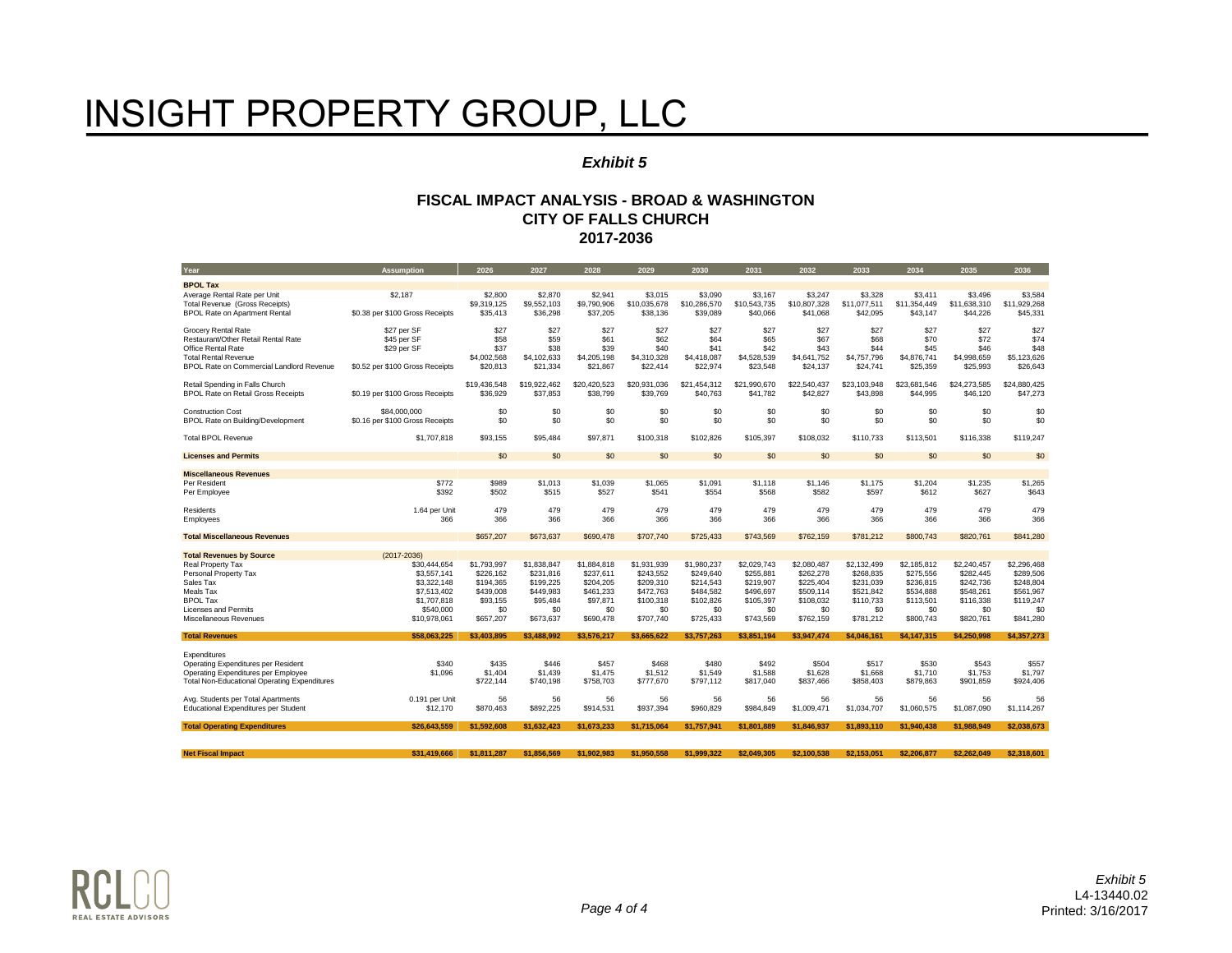#### *Exhibit 6*

#### **ALLOCATION OF CITY REVENUES - GENERAL FUND FALLS CHURCH, VIRGINIA**

| Population: | 13.208 | 51.2%  | Esri 2016 |
|-------------|--------|--------|-----------|
| Employment: | 12.608 | 48.8%  | Esri 2016 |
| Total       | 25.816 | 100.0% |           |

|                                                                                                                    | FY 2017<br><b>Approved</b> |                    | <b>Percentage Allocation</b> |                  | <b>Budget Allocation</b> |                  | Revenue/              | Revenue/                |
|--------------------------------------------------------------------------------------------------------------------|----------------------------|--------------------|------------------------------|------------------|--------------------------|------------------|-----------------------|-------------------------|
| Department                                                                                                         | <b>Revenues</b>            | <b>Unallocated</b> | <b>Employment</b>            | <b>Residents</b> | <b>Employment</b>        | <b>Residents</b> | <b>Employee</b>       | <b>Resident</b>         |
| Property Taxes (incl. Personal Property)                                                                           | \$51,941,464               | 100.0%             | 0.0%                         | 0.0%             | \$0                      | \$0              | \$0                   | \$0                     |
| Personal Property Taxes                                                                                            | \$5,175,000                | 0.0%               | 17.5%                        | 82.5%            | \$905,625                | \$4,269,375      | \$72                  | \$323                   |
| Non-Assessed Property Taxes                                                                                        | \$350.000                  | 100.0%             | 0.0%                         | 0.0%             | \$0                      | \$0              | \$0                   | \$0                     |
| <b>Local Sales and Use Taxes</b>                                                                                   | \$4,649,000                | 100.0%             | 0.0%                         | 0.0%             | \$0                      | \$0              | \$0                   | \$0                     |
| <b>Utility Tax</b>                                                                                                 | \$2,250,000                | 0.0%               | 48.8%                        | 51.2%            | \$1,098,853              | \$1,151,147      | \$87                  | \$87                    |
| Cigarette Tax                                                                                                      | \$340,000                  | 20.0%              | 39.1%                        | 40.9%            | \$132,839                | \$139,161        | \$11                  | \$11                    |
| Meals Tax                                                                                                          | \$2,948,000                | 100.0%             | 0.0%                         | 0.0%             | \$0                      | \$0              | \$0                   | \$0                     |
| Other Sales and Use Taxes                                                                                          | \$529,000                  | 0.0%               | 48.8%                        | 51.2%            | \$258,353                | \$270,647        | \$20                  | \$20                    |
| <b>Gross Receipts Business Taxes</b>                                                                               | \$4,200,000                | 100.0%             | 0.0%                         | 0.0%             | \$0                      | \$0              | \$0                   | \$0                     |
| <b>Other Taxes</b>                                                                                                 | \$1,100,000                | 60.0%              | 30.0%                        | 10.0%            | \$330,000                | \$110,000        | \$26                  | \$8                     |
| <b>Total Taxes</b>                                                                                                 | \$73,482,464               |                    |                              |                  |                          |                  | \$216                 | \$450                   |
| <b>Building and Inspection Fees</b>                                                                                | \$1,490,000                | 100.0%             | 0.0%                         | 0.0%             | \$0                      | \$0              | \$0                   | \$0                     |
| Other Licenses, Fees, and Permits                                                                                  | \$240,100                  | 100.0%             | 0.0%                         | 0.0%             | \$0                      | \$0              | \$0                   | \$0                     |
| Federal, State, and Developer Contributions                                                                        | \$4,416,083                | 100.0%             | 0.0%                         | 0.0%             | \$0                      | \$0              | \$0                   | \$0                     |
| <b>Charges for Services</b>                                                                                        | \$3,317,977                | 25.0%              | 10.0%                        | 65.0%            | \$331,798                | \$2,156,685      | \$26                  | \$163                   |
| <b>Fines and Forfeitures</b>                                                                                       | \$665,100                  | 25.0%              | 10.0%                        | 65.0%            | \$66,510                 | \$432,315        | \$5                   | \$33                    |
| Use of Property and Money (Rental Income)                                                                          | \$283,260                  | 100.0%             | 0.0%                         | 0.0%             | \$0                      | \$0              | \$0                   | \$0                     |
| Miscellaneous                                                                                                      | \$59,000                   | 100.0%             | 0.0%                         | 0.0%             | \$0                      | \$0              | \$0                   | \$0                     |
| Use of Fund Balance                                                                                                | \$1,700,310                | 100.0%             | 0.0%                         | 0.0%             | \$0                      | \$0              | \$0                   | \$0                     |
| <b>Debt Proceeds</b><br>Total General Fund Revenues Incl. Personal Property<br><b>Total Excl Personal Property</b> | \$649,000<br>\$86,303,294  | 100.0%             | 0.0%                         | 0.0%             | \$0                      | \$0              | \$0<br>\$464<br>\$392 | \$0<br>\$1,096<br>\$772 |

SOURCE: City of Falls Church FY 2017 Budget



*Exhibit 6* L4-13440.02 Printed: 3/16/2017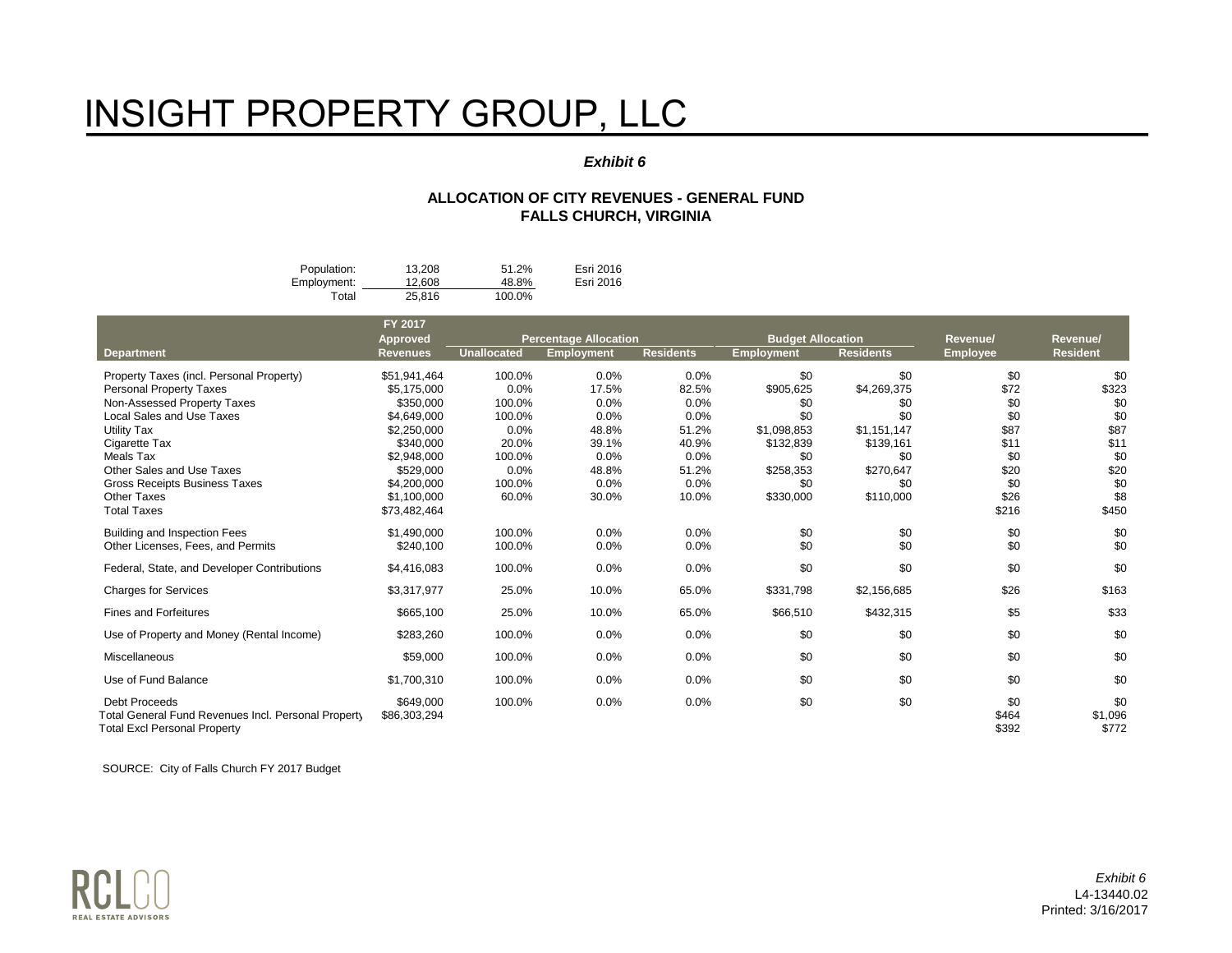#### *Exhibit 7*

#### **ALLOCATION OF CITY EXPENDITURES FALLS CHURCH, VIRGINIA**

| Population: | 13.208 | 51.2%  | Students: | 2.685 | FCPS 9/30/16 |
|-------------|--------|--------|-----------|-------|--------------|
| Employment: | 12.608 | 48.8%  |           |       |              |
| ™otal       | 25.816 | 100.0% |           |       |              |

|                                    | FY 2017             |                    |                              |     |                 |                             |                          |                  |                 |                                               |                |
|------------------------------------|---------------------|--------------------|------------------------------|-----|-----------------|-----------------------------|--------------------------|------------------|-----------------|-----------------------------------------------|----------------|
|                                    | <b>Budgeted</b>     |                    | <b>Percentage Allocation</b> |     |                 |                             | <b>Budget Allocation</b> |                  |                 | <b>Expenditure/ Expenditure/ Expenditure/</b> |                |
| <b>Department</b>                  | <b>Expenditures</b> | <b>Unallocated</b> | <b>Employment Residents</b>  |     | <b>Students</b> | <b>Employment Residents</b> |                          | <b>Students</b>  | <b>Employee</b> | <b>Resident</b>                               | <b>Student</b> |
| Legislative                        | \$1.103.120         | 75%                | 12%                          | 13% | 0%              | \$134.685                   | \$141.095                | \$0              | \$11            | \$11                                          | \$0            |
| Executive                          | \$3,660,752         | 65%                | 10%                          | 25% | 0%              | \$366,075                   | \$915,188                | \$0              | \$29            | \$69                                          | \$0            |
| Finance                            | \$1,470,454         | 65%                | 10%                          | 25% | 0%              | \$147,045                   | \$367,614                | \$0              | \$12            | \$28                                          | \$0            |
| Commissioner of the Revenue        | \$797,876           | 87%                | 3%                           | 10% | 0%              | \$23,936                    | \$79,788                 | \$0              | \$2             | \$6                                           | \$0            |
| Treasurer                          | \$768,307           | 87%                | 3%                           | 10% | 0%              | \$23,049                    | \$76,831                 | \$0              | \$2             | \$6                                           | \$0            |
| Registrar                          | \$302,087           | 87%                | 3%                           | 10% | 0%              | \$9,063                     | \$30,209                 | \$0              | \$1             | \$2                                           | \$0            |
| Sheriff                            | \$1.479.843         | 78%                | 2%                           | 20% | 0%              | \$29,597                    | \$295,969                | \$0              | \$2             | \$22                                          | \$0            |
| Clerk of the Court                 | \$42,919            | 30%                | 0%                           | 70% | 0%              | \$0                         | \$30,043                 | \$0              | \$0             | \$2                                           | \$0            |
| <b>Public Safety</b>               | \$9,515,603         | 45%                | 20%                          | 35% | 0%              | \$1.903.121                 | \$3,330,461              | \$0              | \$151           | \$252                                         | \$0            |
| Public Works                       | \$5,955,304         | 40%                | 24%                          | 36% | 0%              | \$1,429,273                 | \$2.143.909              | \$0              | \$113           | \$162                                         | \$0            |
| <b>Human Services</b>              | \$3,761,763         | 20%                | 0%                           | 80% | 0%              | \$0                         | \$3,009,410              | \$0              | \$0             | \$228                                         | \$0            |
| <b>Recreation and Parks</b>        | \$3,229,715         | 35%                | 0%                           | 65% | 0%              | \$0                         | \$2,099,315              | \$0              | \$0             | \$159                                         | \$0            |
| Library                            | \$2,018,921         | 35%                | 0%                           | 65% | 0%              | \$0                         | \$1,312,299              | \$0              | \$0             | \$99                                          | \$0            |
| <b>Development Services</b>        | \$2.167.427         | 60%                | 10%                          | 30% | 0%              | \$216,743                   | \$650,228                | \$0              | \$17            | \$49                                          | \$0            |
| Education and Transfers to Schools | \$39,848,512        | 18%                | 0%                           | 0%  | 82%             | \$0                         |                          | \$0 \$32,675,780 | \$0             | \$0                                           | \$12,170       |
| Non-Departmental                   | \$10.181.817        | 100%               | $0\%$                        | 0%  | 0%              | \$0                         | \$0                      | \$0              | \$0             | \$0                                           | \$0            |
| Total                              | \$86,304,420        |                    |                              |     |                 |                             |                          |                  | \$340           | \$1,096                                       | \$12,170       |

SOURCE: City of Falls Church FY 2017 Budget



*Exhibit 7* L4-13440.02 Printed: 3/16/2017